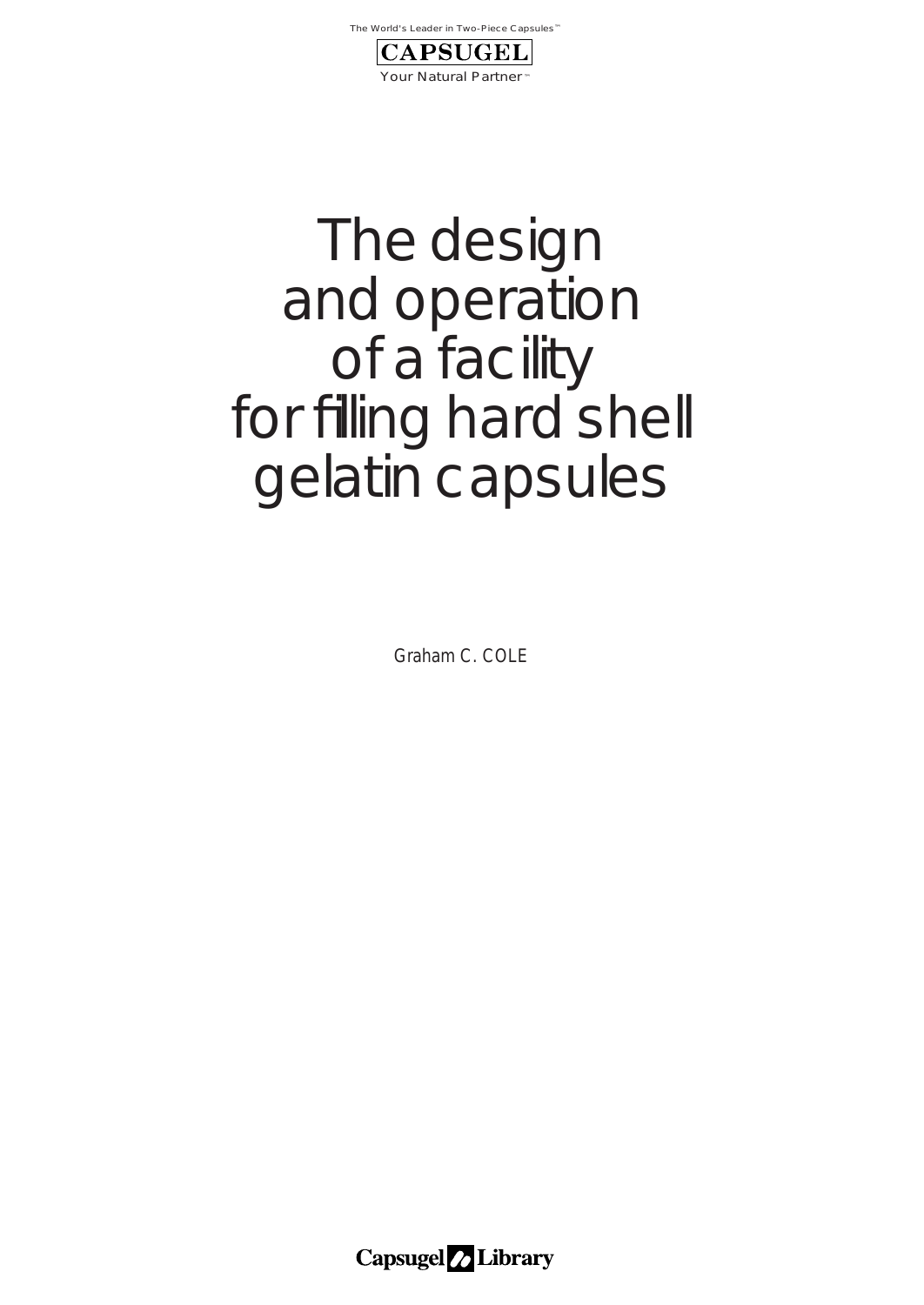

## **Summary**

Hard Shell Gelatin Capsules are a very popular and convenient method of administrating drugs to patients for conventional dosages and more sophisticated regimes such as sustained release. The shells can be filled at high speed, they provide ready identification, are easy and pleasant to take by masking bitter tasting drugs and are robust.

There are also advantages in developing a capsule product as opposed to a tablet, for the formulator and the company filling the shells. (1) Many combinations of products can be filled (*Figure 1*). Some processes used to prepare the product can be complex, for example extrusion and spheronisation and it is necessary to consider this multiciplicity in the design and operation of the manufacturing operation.

Current Good Manufacturing Practice (cGMP) and the demands of the regulatory authorities world-wide requires greater care in the design of manufacturing facilities, the selection of materials used in their construction, their layout, the equipment used in the preparation of the materials to be filled and the filling operation itself. This paper will present some ideas and suggestions based on cGMP in three areas:

- the design and layout of the building,
- the evaluation and selection of equipment,
- validation.

The higher standards that are demanded can result in higher costs, however by careful design these costs can be reduced and in many cases eliminated completely.

Validation is an extra cost which must be incorporated into the overheads and whether an outside consultant is used or internal resources are used, it still has to be met. Estimates of cost range from 2-3 percent up to 15 percent of the total installed capital cost of the plant and equipment. The Food & Drug Administration (FDA) (USA) takes the view that if it hasn't been written down then it hasn't been done !

Whether the project is a new grassroot facility or refurbishment of an old building or area, then validation considerations must be taken on board by the design team from day one.

In each section only the production methods, the facility and the equipment required for powder filling operations will be evaluated.

## **About the author**

Graham Cole is a chemical engineer with over 35 years experience in the Pharmaceutical Industry. He has a degree in technology with the Open University, is a Fellow of the Institution of Chemical Engineers of Great Britain and is a Chartered Engineer.

He entered Glaxo Laboratories as a Laboratory Technician in 1955 leaving in 1961 to join Aspro-Nicholas Process Development group where he became Manufacturing Manager. He joined Merck Sharp and Dohme in 1966 where he was responsible for process development, process automation, equipment evaluation and facility design. In particular, he introduced many of Merck's capsule filling processes into facilities in Europe. Latterly he was with Davy McKee (now part of Kvaerner Process), a pharmaceutical engineering contractor and now has his own consultancy which started in 1991. He has published many articles and papers on solid dosage form development and published a book on Pharmaceutical Production Facilities (now in its second edition). He has also contributed to books on Hard Capsules (their development and technology) and Pharmaceutical Coating Technology.

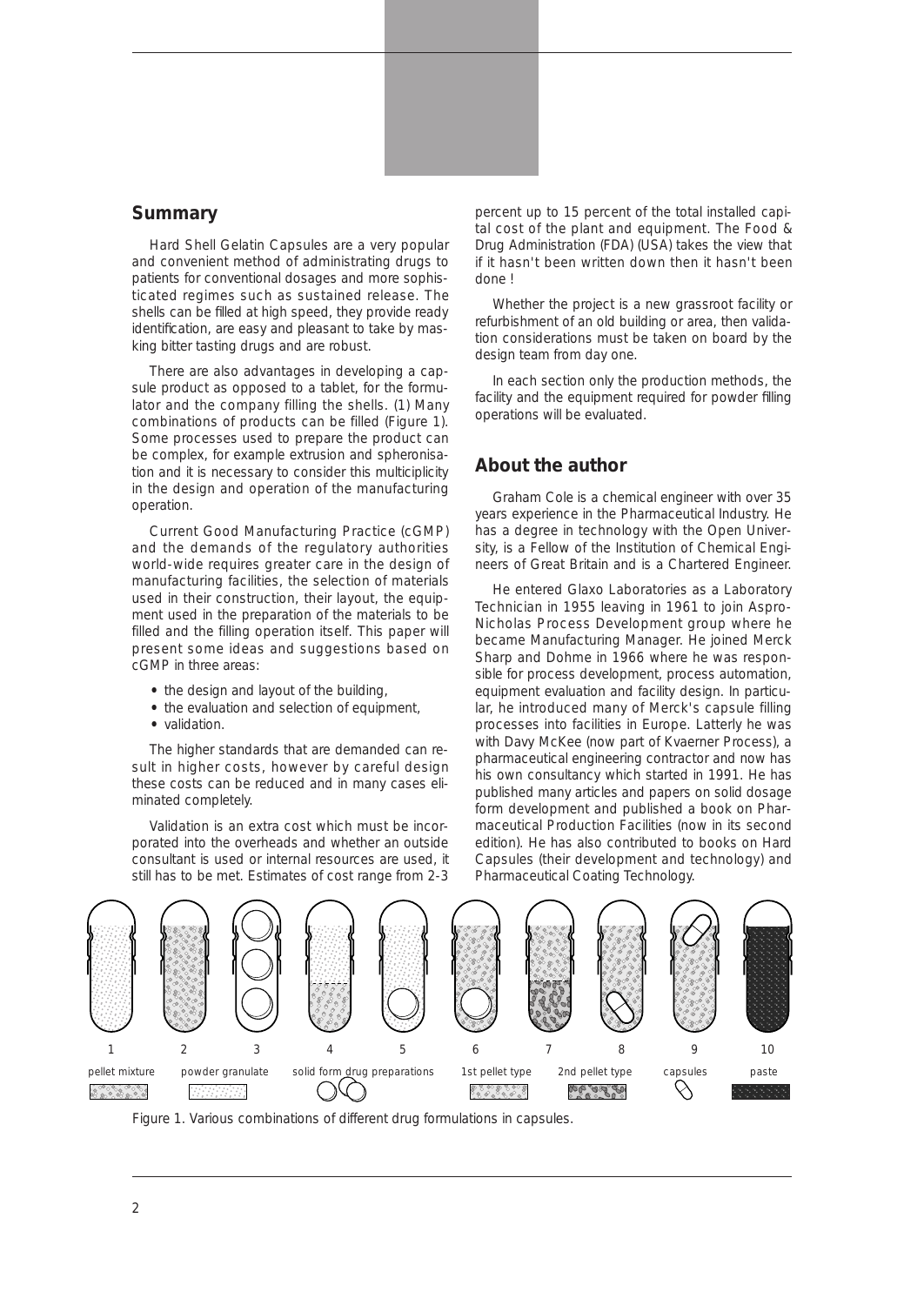## **The design and operation of a facility for filling hard shell gelatin capsules**

Graham C. COLE

Chapel Hall, Middle Green, Higham, Bury St Edmunds, Suffolk IP28 6NY, United Kingdom

## **Table of contents**

#### **1.0. Facility design and equipment requirements**

- 1.1. Process concept
- 1.2. Warehousing
- 1.3. Dispensary
- 1.4. Process
- 1.5. Layout and design of facility

#### **2.0. Evaluation of hard shell gelatin capsule filling equipment**

- 2.1. Pharmaceutical evaluation
- 2.2. Mechanical evaluation
- 2.3. cGMP and Validation
- 2.4. Summary

#### **3.0. Validation of hard gelatin capsule filling equipment and ancillary services**

- 3.1. Scope of documentation
- 3.2. Validation protocol for a MG2 G37 N capsule filler
- 3.3. Summary
- **4.0. Conclusion**

**5.0. References**

## **1.0. Facility design and equipment requirements**

There are many different products that can be filled into hard shell capsules, ranging from a single powder substance, through mixtures of powders to pellets and tablets and combinations of any of these. Powder filling only will be considered here and it is assumed that capsules will be available ready printed.

In the development and implimentation of any project there are a number of objectives that must be addressed.

**a. What type of products are to be handled? Are they highly potent? Can they cause allergic reactions in the operators? Are they mutagenic? – to name but a few.**

Current Good Manufacturing practice suggests there are two overriding considerations that take precedence.

These are:

- total containment of the product within a closed system,
- providing a barrier between the product and the operator i.e. total protection.

#### **b. Are these products beta-lactams eg penicillin?**

If this is the case then a separate manufacturing facility must be designed.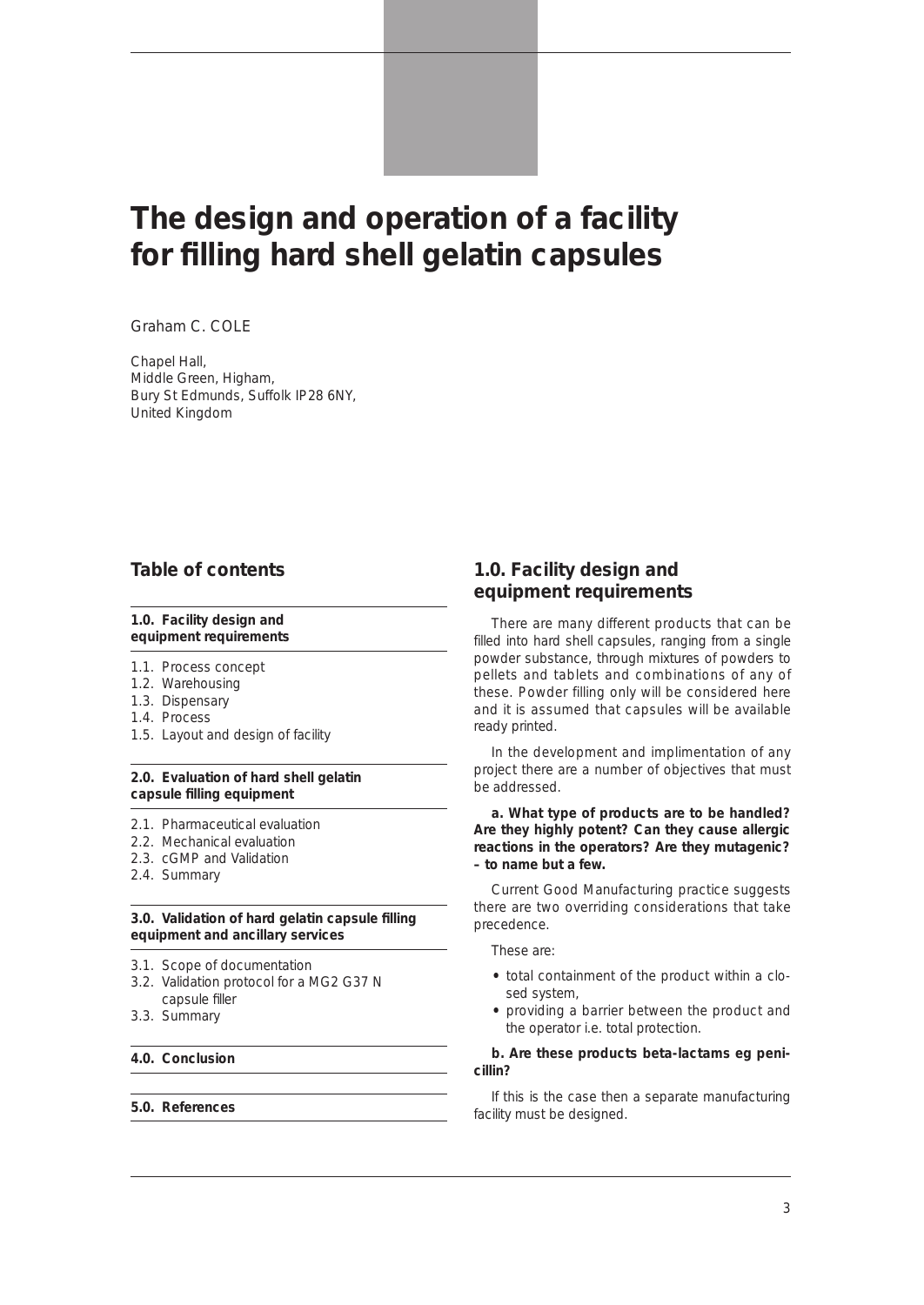#### **c. What quantities and mix of products are required?**

There may be relatively small quantities of a number of products required rather than large quantities of individual products. In one case, flexibility of the operation is the main objective requiring a multiplexity of services whereas a single dedicated production line can save on materials handling, personnel, and special conditions (protection from light and oxygen).

Some products require complex processing operations to modify the availability of the drug in the patient. For example pellets provide a mechanism to sustain the release of the drug over long periods. To produce and fill both the active and placebo pellets into capsules requires both good formulation and efficient unit operations. The filling of thixotropic substances may also be an option.

The design and operation of a facility which includes these manufacturing operations is not covered in detail in this paper, but many of the principles are, and it is important to be aware that in the design of any operation changes may occur in the future which should be considered at the conceptual stage.

A five year forecast of what requirements will be needed as there may be new capsule products coming through from Research and Development and some older products may be declining in volume. These factors should be assessed in the design of a new facility, the refurbishment of an existing operation or in selection of new equipment for development and production purposes.

## **1.1. Process concept**

To design the facility requires an understanding of the overall capsule filling process. The building and building services provide the envelope around the process and the process operation must be performed in areas designed to conform to current Good Manufacturing Practices (cGMP). It will also need a Validation Programme.

For any capsule filling operation there are four essential requirements:

- a supply of empty shells,
- a supply of powder,
- the process equipment,
- a building to house the equipment, raw materials and finished product.



*Figure 2. Flow diagram for capsule filling.*

The building may be an adjunct to an existing operation and the site will provide ancillary personnel services, the necessary process services (electricity, heating, HVAC etc) and control laboratories. Where this is not the case (eg green field sites) then an allowance must be made for these requirements.

A simple flow diagram is shown in *Figure 2*. All or some of these operations take place whether in a laboratory or on a production scale.

For efficient and accurate operations the following stages must be assessed.

- storage of empty and filled capsules warehousing,
- raw material dispensing,
- process operations, milling, mixing and filling,
- packaging.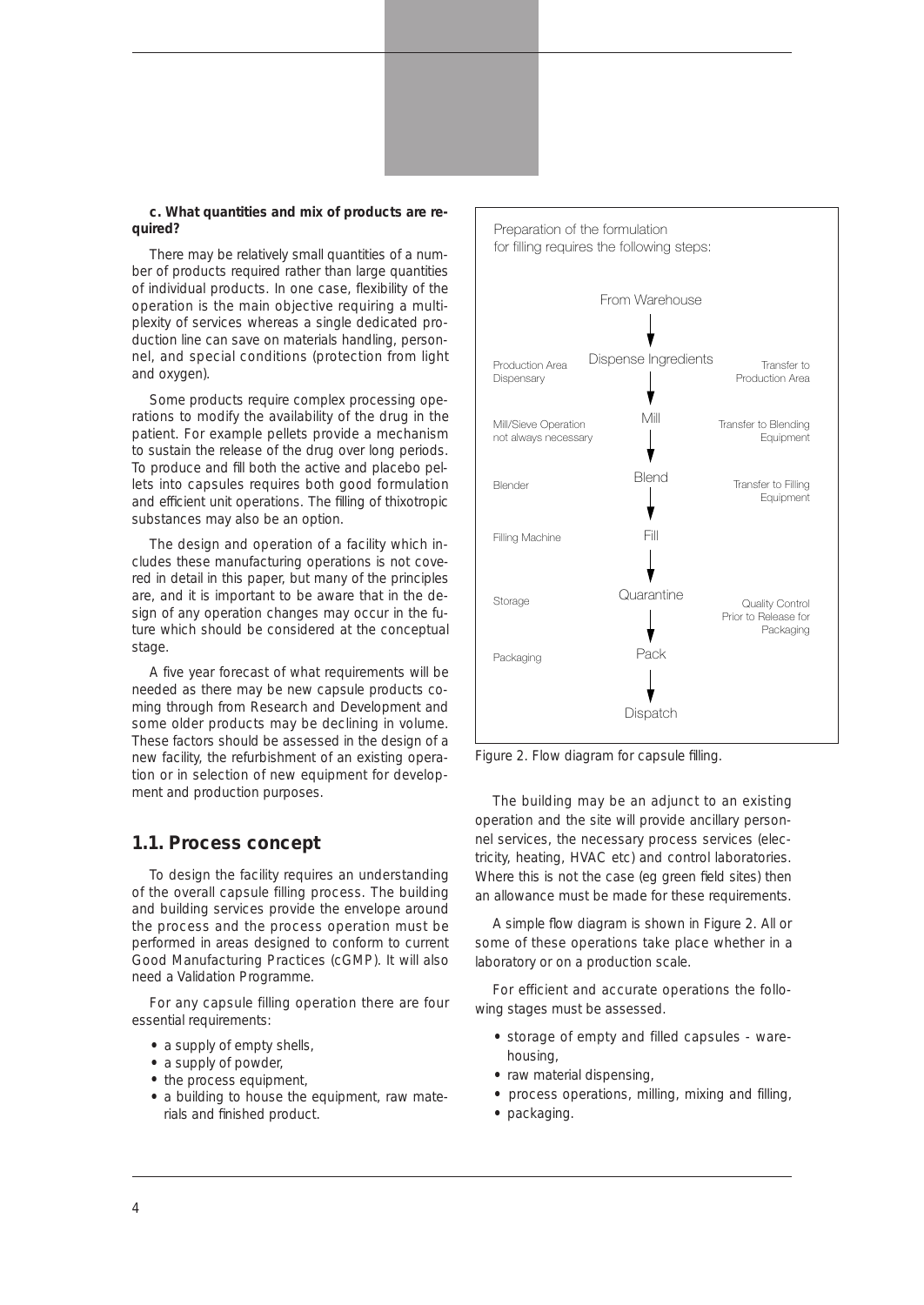## **1.2. Warehousing**

In all companies the size of the inventory is critical to the efficient operation of any plant. More and more companies are employing Just-in-Time (JIT) concepts to minimise stock levels and ensure that First in First Out (FIFO) principles apply. A typical flow diagram is shown in *Figure 3*.



*Figure 3. Flow diagram for storage of materials.*

Capsules are sensitive to extremes of temperature and humidity which depend on the local environmental conditions. Storage areas should be designed to be environmentally controlled to between 10° C and 30° C and 30 per cent and 70 per cent relative humidity. Providing the capsules are in sealed containers, then damage can only occur if the warehouse has windows which permit sun to shine on the containers, producing localised overheating. Similarly if containers are placed close to a heating source within the plant, then distortion of the shell body and cap will occur. If a machine is operating at 90,000 filled capsules per hour (cph) then one damaged capsule in 10,000 causes a problem on the filling machine or the presorter every six to seven minutes.

Capsules are supplied in containers ranging from 50,000 for size 000 to 500,00 for size 5. The warehouse will need to allocate sufficient storage locations with adequate capacity for the number of products produced per month and reserve storage depending on what JIT rules exist. (Each storage location generally will hold four containers and depending on the size of capsule, this represents 20,000 (size 000) to 2,000,000 for size five.

In addition storage space must be available for raw materials and finished stock.

The simplest way of handling all these requirements is by installing a computer controlled Materials Management System. This records incoming goods, allocates location, and notifies internal departments of the arrival of these goods. The status



*Figure 4. Schematic of a pharmaceutical dispensary.*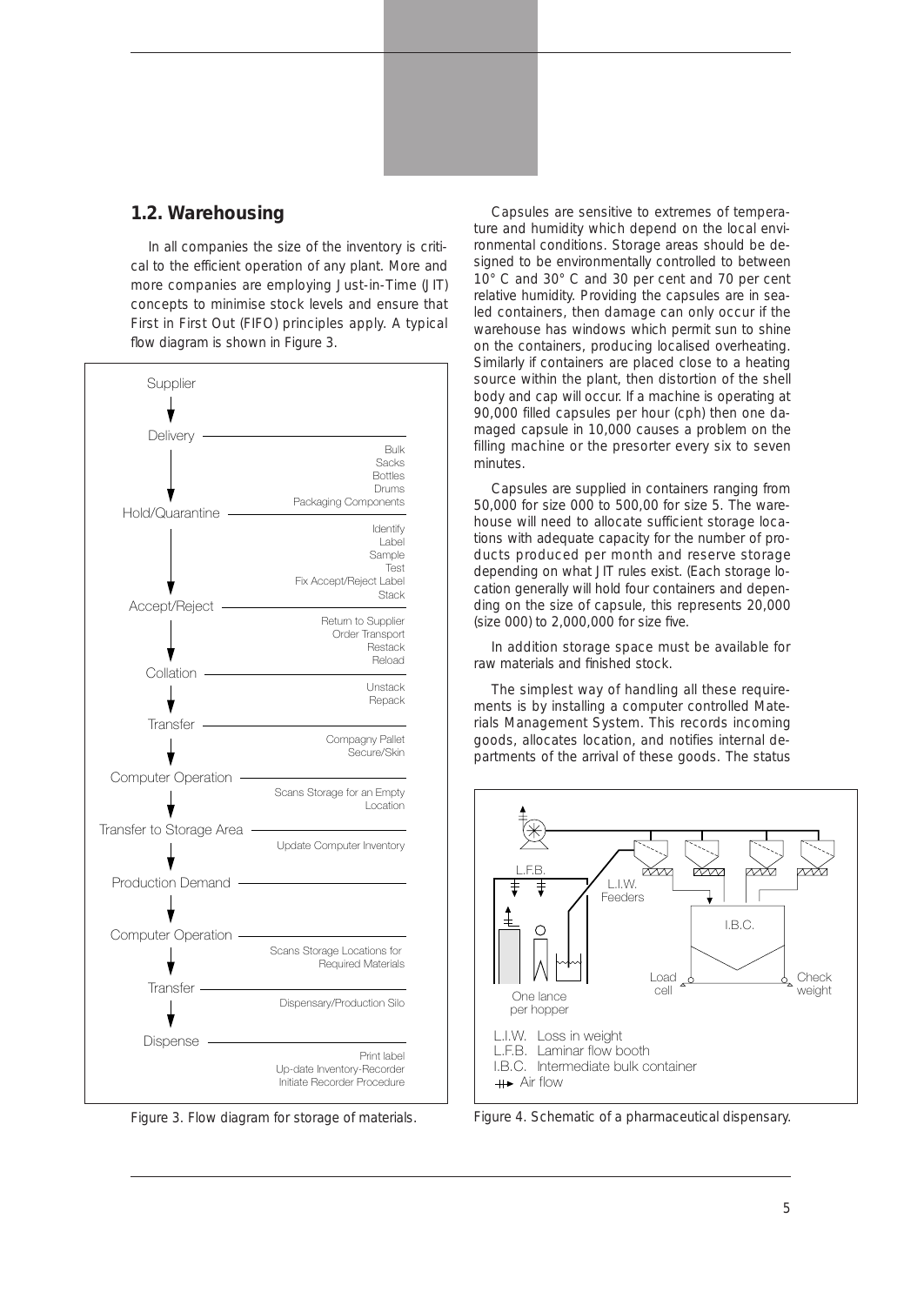

*Figure 5. Automated materials handling.*

of the material can be controlled using the computer and with limited personnel access the Quality Control Department can provide means of quarantining the materials until they are passed for production use or sale. Bar codes are now widely used to identify products.

## **1.3. Dispensary**

A schematic example is shown in *Figure 4*.

The size and equipment required will depend on the scale of the operation and the nature of the materials being dispensed.

All balances will be selected on the basis of their sensitivity and range of weights required. For example:

| Balance 1 | 0 - 1.0 kg | (sensitivity 0.01 mg) |
|-----------|------------|-----------------------|
| Balance 2 | 0-10 kg    | (sensitivity 500 mg)  |
| Balance 3 | 0-50 kg    | (sensitivity 1.0 g)   |

In some cases a floor balance may be installed for larger quantities up to 200 kg. It should be remembered that the cost of balances increases with their sensitivity. These balances will need to be located in cubicles in the dispensary, so that there is no danger of cross-contamination and different products can be weighed out simultaneously. An area should be provided for the short term storage requirements of materials used in large quantities and an adjacent area should be provided for materials used in small quantities ie colours and surfactants.

Each cubicle should be equipped with laminar air flow to ensure maximum protection for the operator, minimise dust contamination of the surrounding area and cross contamination.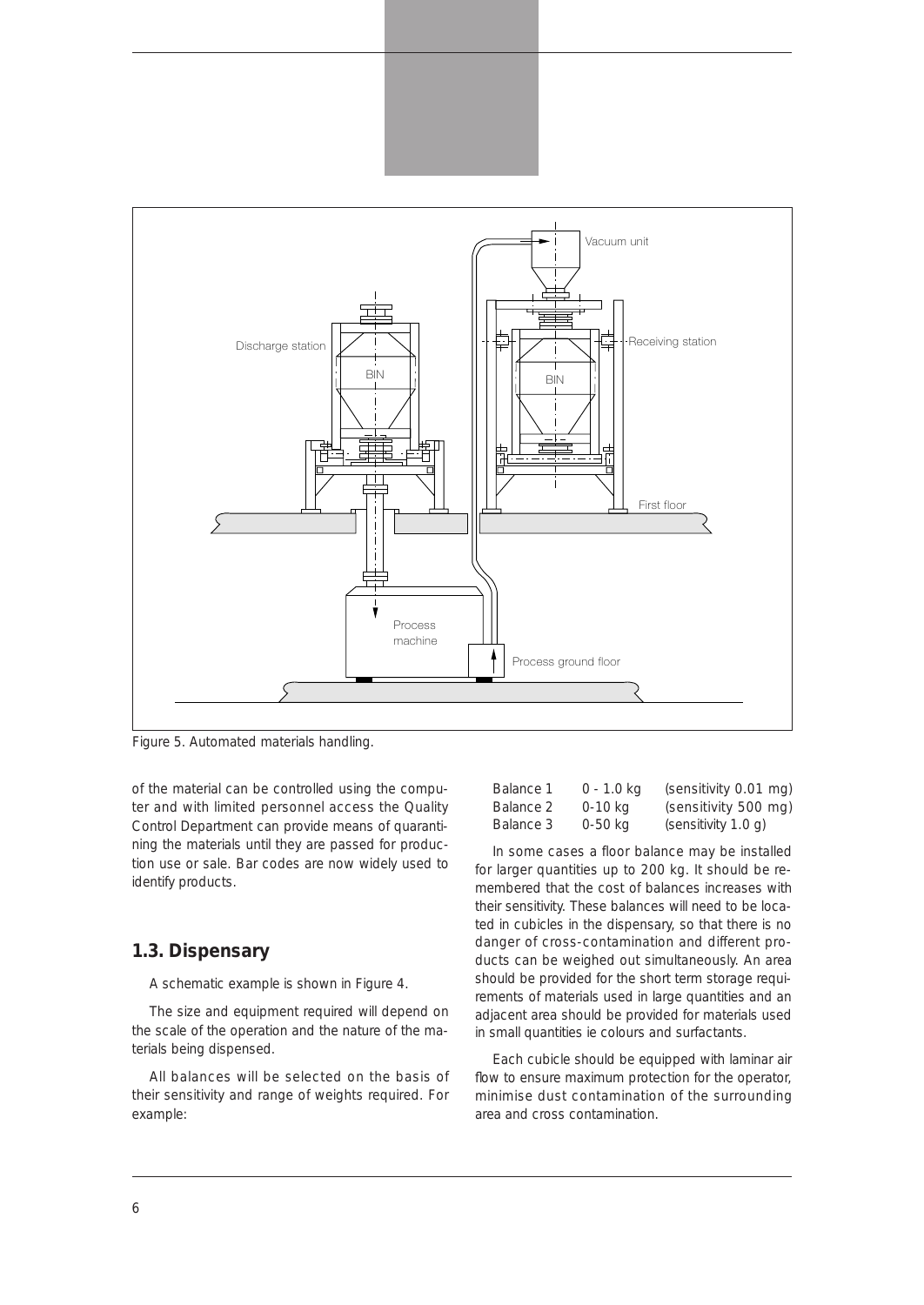

*Figure 6. Capsule filling cubicle.*

Each dispensary should be equipped with suitable dust masks, air supplied suits, safety showers and eye wash stations, to ensure the maximum safe handling of the materials. A carefully designed Heating, Ventilating and Air Conditioning (HVAC) and dust extraction system is a major requirement.

## **1.4. Process**

The next stage in the material handling procedure is to transfer the batch of raw materials to the production area for preparation of the powder mix ready for capsule filling. Two unit operations may be necessary here. The objective is to produce a homogeneous free flowing powder mix. This may require pretreatment of one or all of the ingredients and it may be necessary to mill or sieve these materials to produce a uniform particle size. The

selection of the milling and sieving equipment will depend on the required physical specifications of the material. Some material is supplied in specific size fractions that only necessitates breaking down the agglomerates. On the other hand, some material such as the active, may need to be milled to produce material in a specific size range say, 0-5 µm for optimum therapeutic activity. Here a fluid energy mill will be required.

The layout of the process area will depend on the material handling concept. For simple manual transfer (using Bins and Scoops) each piece of equipment is operated on a stand alone basis. If pneumatic transfer is used for an automatic transfer operation, then the mill can be linked to the blender and the blender to the capsule filler or an intermediate bulk container (IBC) (see *Figure 5*).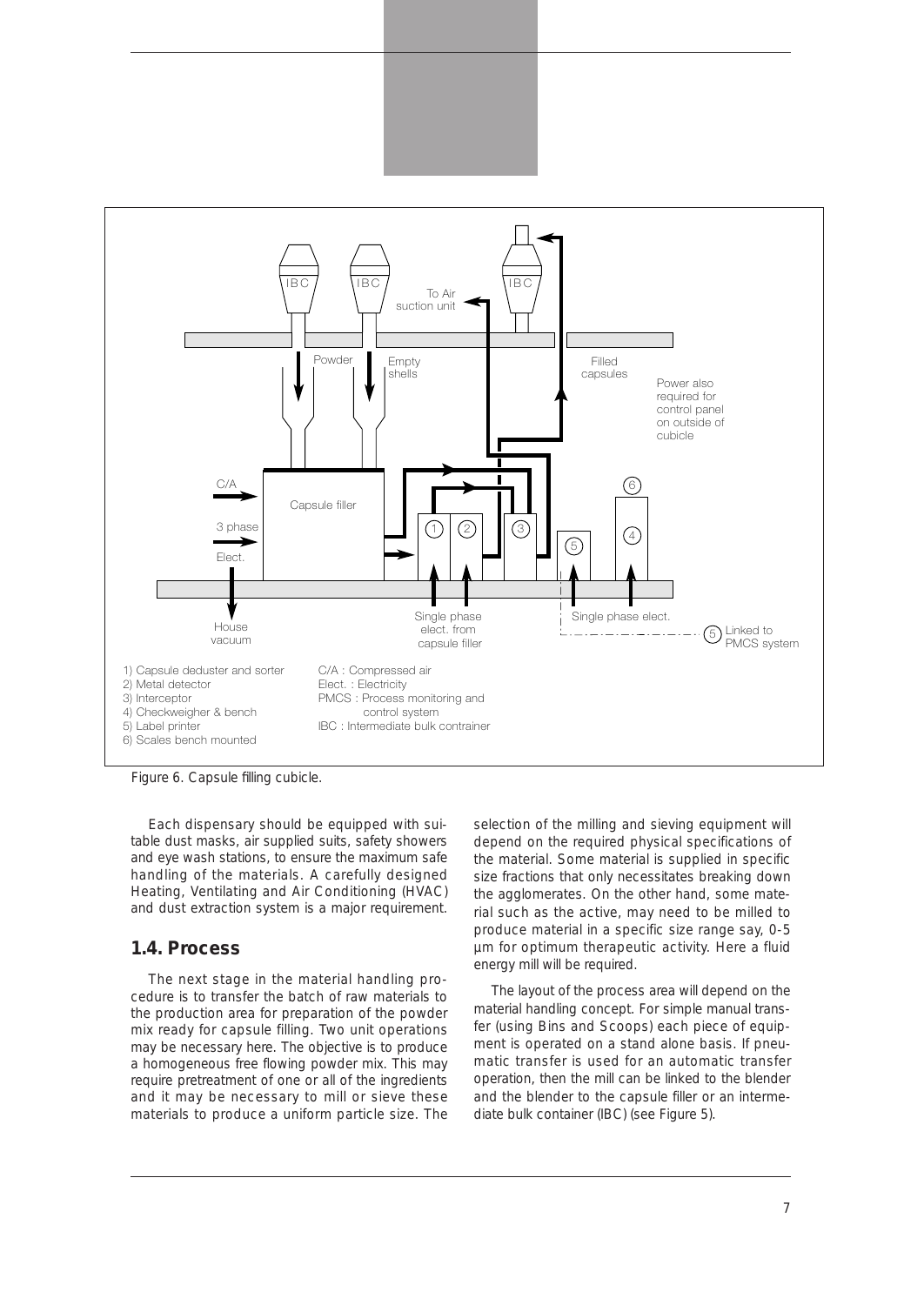

*Figure 7. Capsule filling facility layout.*

*Figure 6* shows a section through an automated feed and receiving system for a capsule filler. This unit is linked to a Process Monitoring and Control System (PMCS). Powder and empty capsules are fed under gravity from an IBC and the filled capsules are transferred back to a third IBC. The interceptor in this concept is designed to remove excess dust from the capsule filling operation and capsule sorting and dedusting operation. For an automated system, filled capsules can be stored in an IBC until released to packaging and the IBC can be positioned above the packaging unit and the filled

capsules are then gravity fed into the blister packer or securitainer filling unit.

The objective in all these operations should be to minimise manual transfer and reduce exposure and contact of the product to the operator and the environment.

At this stage it is useful to produce an equipment list and equipment data sheets. In the conceptual stage the designer is mainly concerned with the dimensions, weight, service requirements, links to adjacent equipment and control services. It is also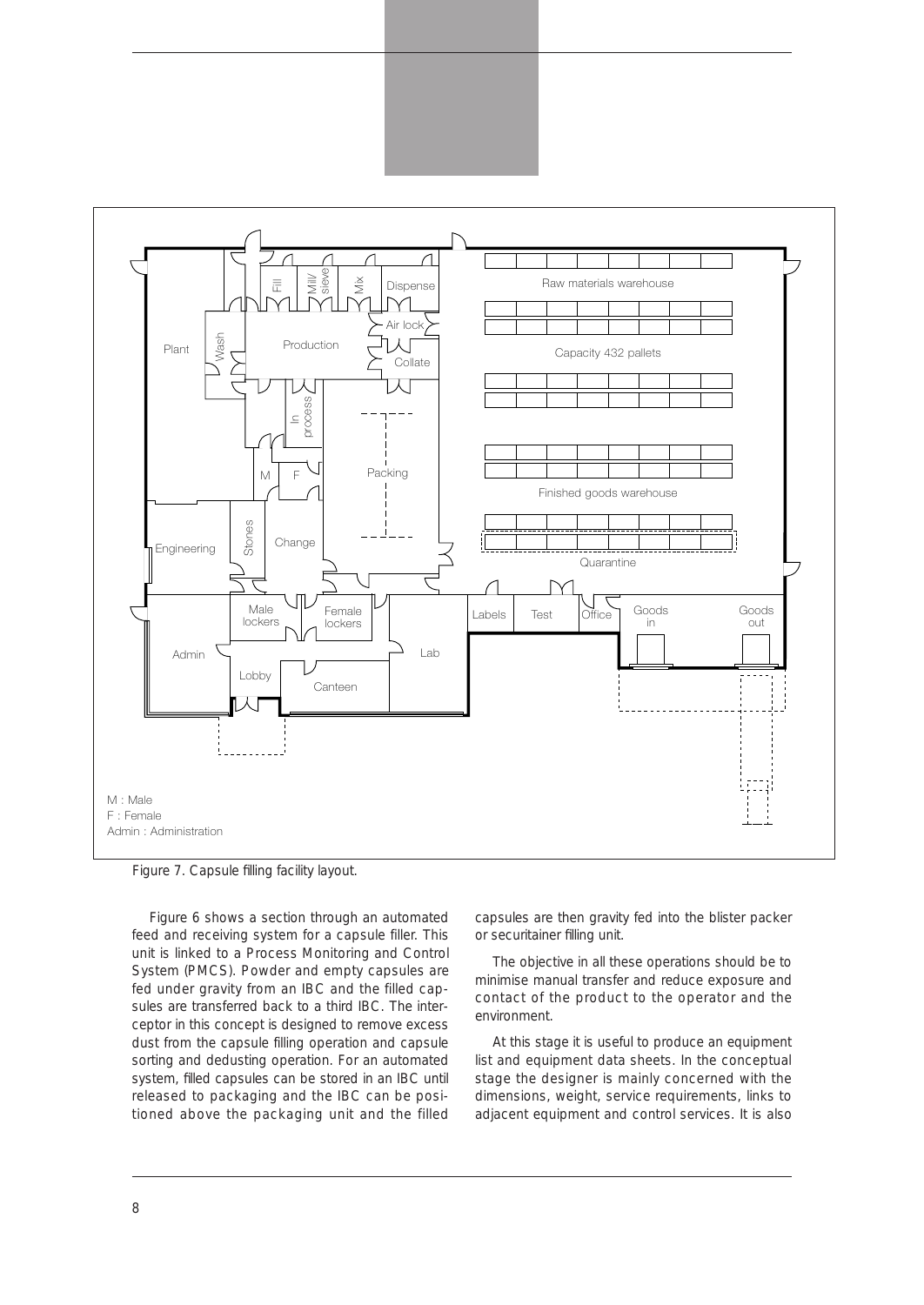necessary to have an idea of the amount of manual intervention that will be required. While labour may be very cheap in some parts of the world, automated handling and control is more reliable.

## **1.5. Layout and design of facility**

#### A typical layout is shown in *Figure 7*.

Process areas require high quality finishes to maintain cGMP standards. Traditionally pharmaceutical secondary manufacturing facilities have been designed on the basis of single rooms or cubicles for each stage of the manufacturing process. Transfer of materials has been accomplished using a large drum or mobile trolley. Today the industry is investing in more automatic transfer systems for material handling in an attempt to reduce costs and improve yields. This results in a more integrated manufacturing unit. Computer Integrated Manufacturing (CIM) is becoming more widely used in the Pharmaceutical Industry to reduce labour costs, improve efficiency and increase yields. It also reduces the size of the building and the high cost areas within that building for each manufacturing operation. The objective is to remove as many of the service functions outside of the process area into a lower grade technical area. This means that process utilities can be serviced without interfering with manufacturing operations Each access door from the maintenance corridor and entrance door to each cubicle from the central production area is fitted with an interlock so that both doors cannot be opened simultaniously. This concept is illustrated in *Figure 8*. A comparison with *Figure 9* shows how the expensive process space has been reduced. *Figure 10* shows a section through this type of facility. *Figures 11* and *12* show the layout of a traditionnal solid dose manufacturing facility and all of these drawings have been shaded to show the grading of each area e.g. light grey, dark grey and black. These gradings refer to the quality of the air required in each area and the quality of the finishes required, Black will require minimum standards and light grey the maximum. *Figures 13, 14* and *15* illustrate the concept required for an automated facility. It is important to note here in comparison with *Figures 11* and *12*, the considerable savings that can be achieved in building costs by reducing the size of the buildings footprint and of the process area. The traffic floor (*Figure 15*) illustrates the pathway for the movement of IBC's for feeding and receiving product from the process equipment on the floor below.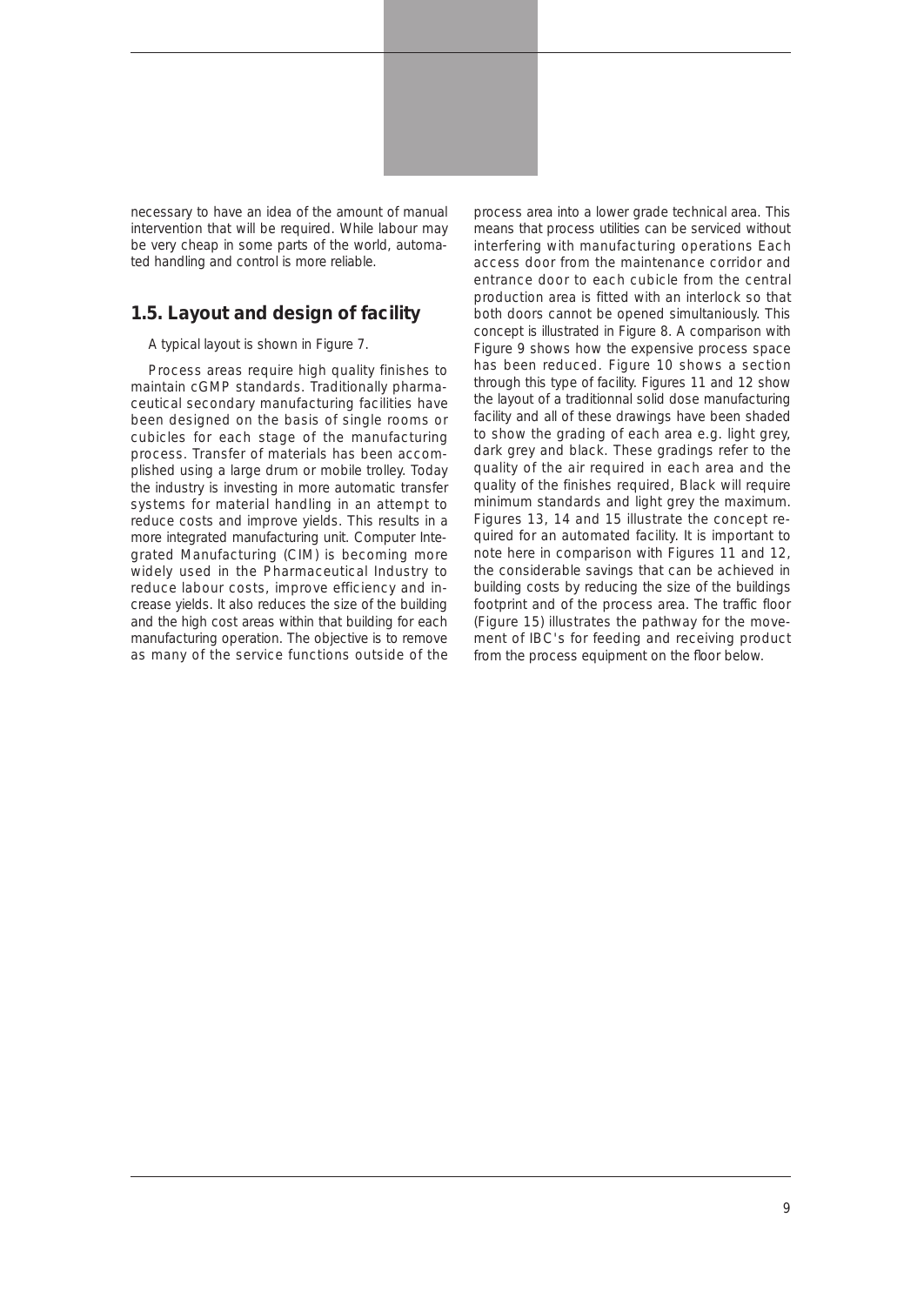**Detailed sections**



*Figure 8. Detailed section through an automated manufacturing facility.*



*Figure 9. Detailed section (contained equipment) through an automated manufacturing facility.*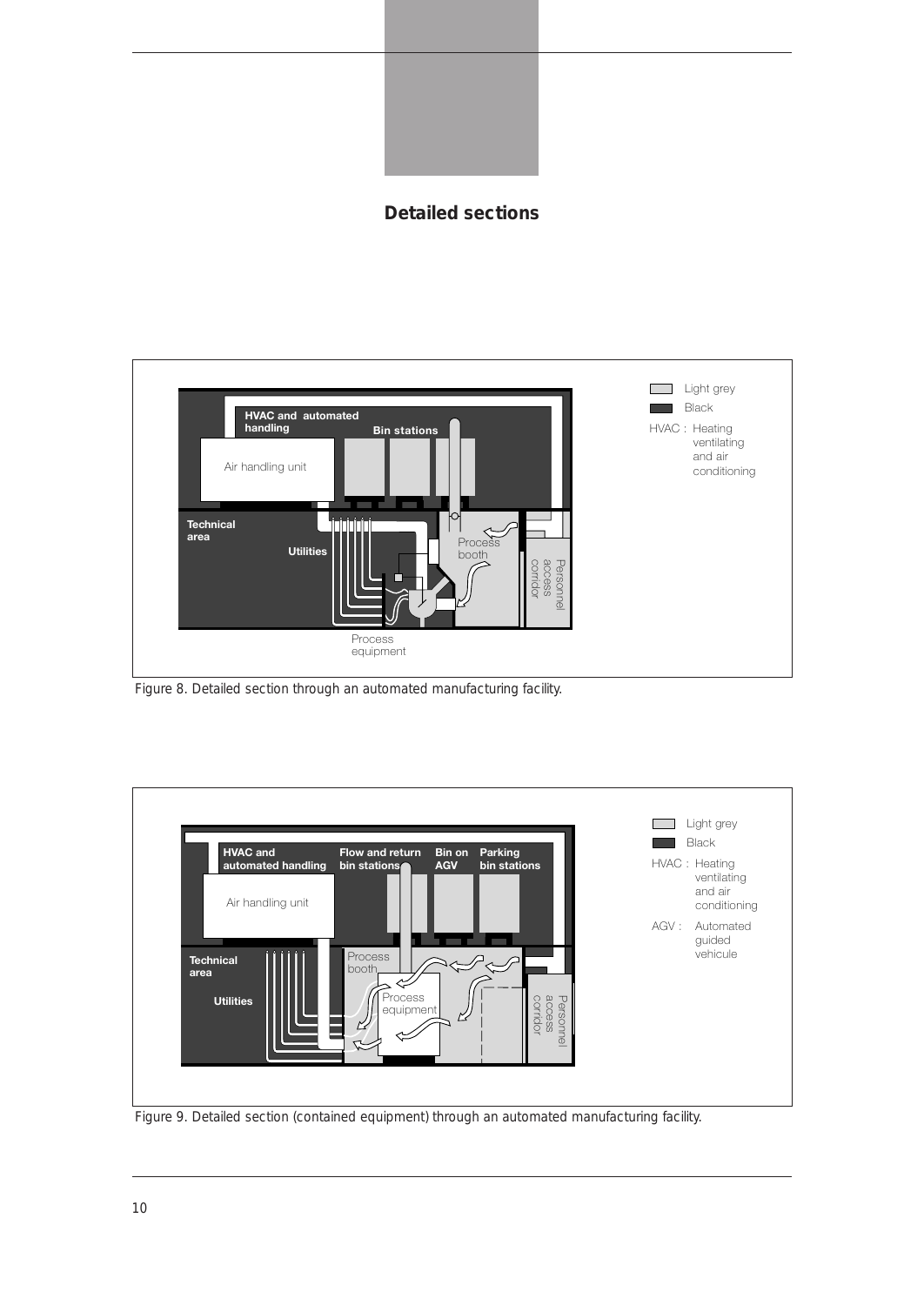

*Figure 10. Section through a traditional manufacturing facility.*



*Figure 11. Ground floor layout – Traditional.*



*Figure 12. First floor layout - Traditional.*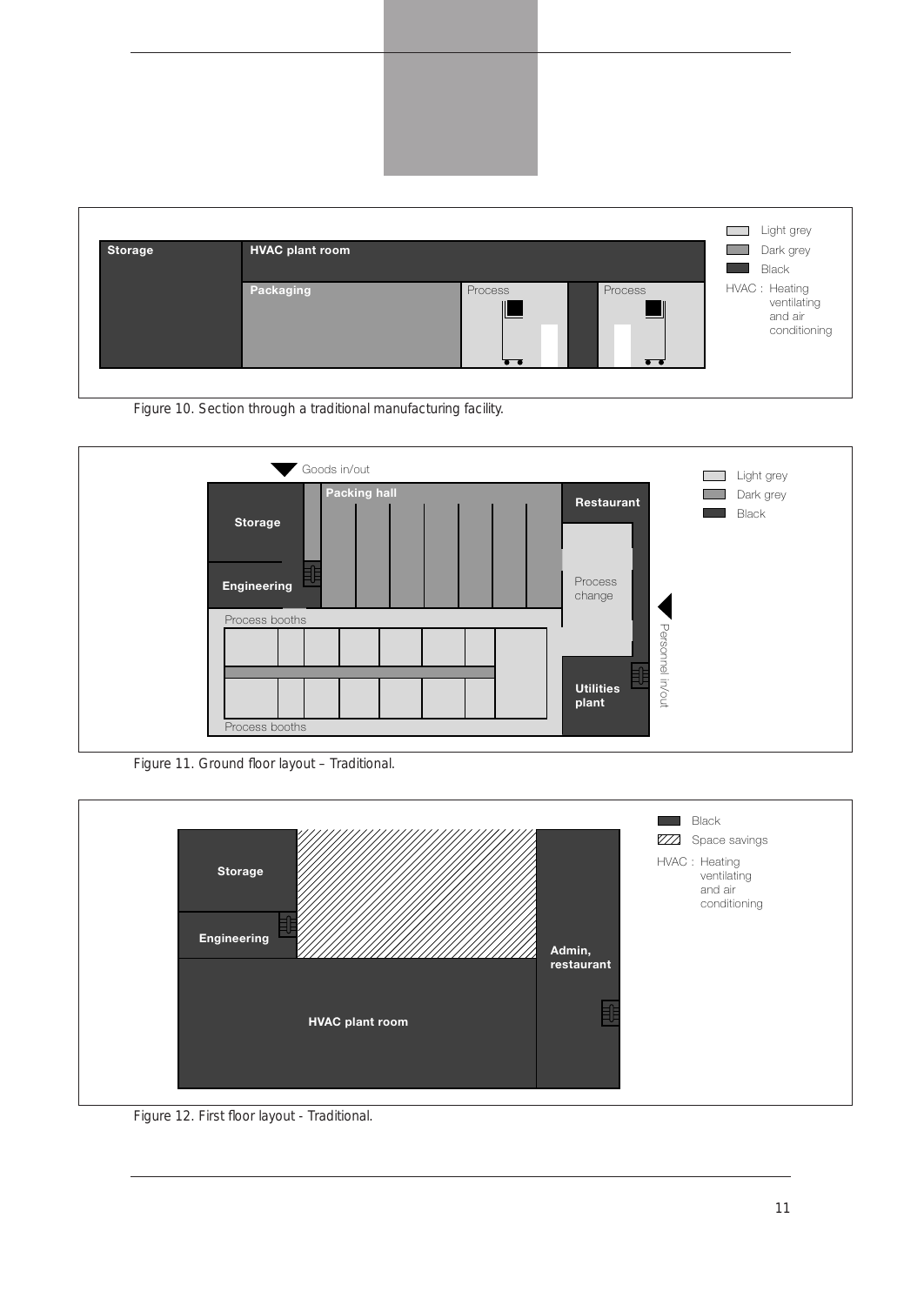

*Figure 13. Section through automated and non-automated manufacturing facility showing flow of material.*



*Figure 14. Ground floor layout for an automated facility.*



*Figure 15. First floor layout for an automated facility.*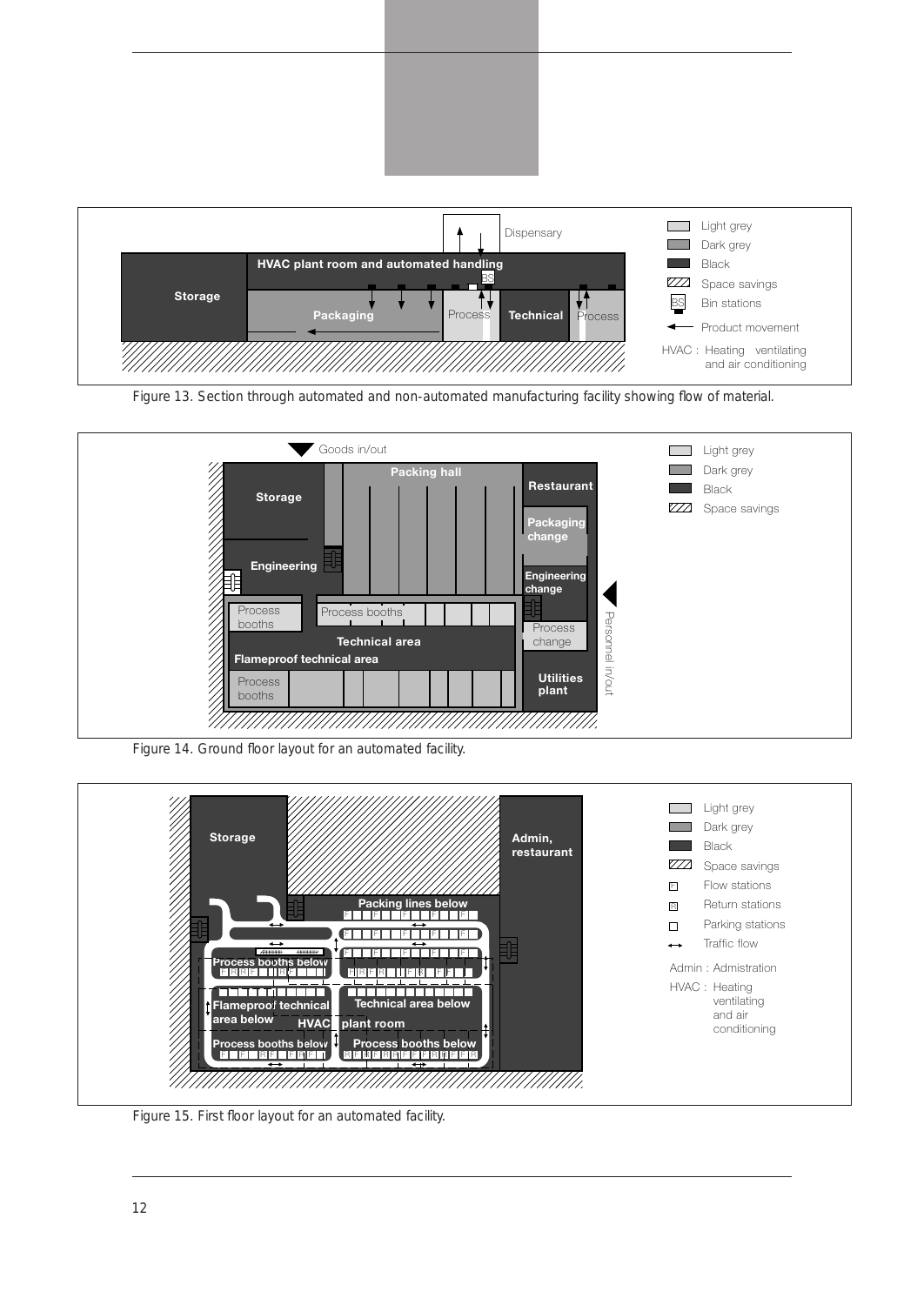| Table 1. Automatic hard gelatin capsule filling machine (updated October 1999). |  |  |  |  |
|---------------------------------------------------------------------------------|--|--|--|--|
|                                                                                 |  |  |  |  |

| Machine Type                         | Capsule Sizes | Theoretical<br>Output Per Hour<br>(powder filling) | Dosing Principle<br>(powders) | Pellet Filling | <b>Tablet Filling</b> | Liquid and Paste<br>Filing | Comments                 |
|--------------------------------------|---------------|----------------------------------------------------|-------------------------------|----------------|-----------------------|----------------------------|--------------------------|
| MG <sub>2</sub>                      |               |                                                    |                               |                |                       |                            |                          |
| MG COMPACT                           | $000 - 5$     | $6 - 48000$                                        |                               | <b>Yes</b>     | Yes                   | Yes                        | Unit for                 |
| <b>MG FUTURA</b>                     | $000 - 5$     | 6-48000                                            |                               | Yes            | Yes                   | Yes                        | extrusion                |
| G 38/N                               | $00 - 5$      | 60000                                              |                               | Yes            |                       |                            | of                       |
| G 60                                 | $00 - 5$      | 60000                                              |                               | Yes            | Yes                   | ٠                          | high solids              |
| G 60/NFTT                            | $00 - 5$      | 60000                                              | Dosator                       | Yes            | Yes                   | ٠                          | content                  |
| G 37/N                               | $00 - 5$      | 100000                                             | and piston                    | Yes            | Yes                   | $\overline{\phantom{a}}$   | pastes is                |
| G 100                                | $00 - 5$      | 100000                                             |                               | Yes            | Yes                   | ۰                          | available                |
| G 120/N                              | $00 - 5$      | 120000                                             |                               | Yes            | Yes                   | ٠                          | for G 36, MG             |
| G 120                                | $00 - 5$      | 120000                                             |                               | Yes            | Yes                   | ٠                          | Compact and              |
| G 120/NETT                           | $00 - 5$      | 120000                                             |                               | Yes            | Yes                   | $\overline{\phantom{a}}$   | MG Futura.               |
| <b>IMA</b><br><b>ZANASI DIVISION</b> |               |                                                    |                               |                |                       |                            |                          |
| MATIC 60 E/F                         | $000 - 5$     | 60000                                              | Dosator                       | Yes            | ٠                     |                            | $\overline{\phantom{a}}$ |
| MATIC 90 E/F                         | $000 - 5$     | 90000                                              | and piston                    | Yes            |                       |                            |                          |
| MATIC 120                            | $000 - 5$     | 120000                                             |                               | Yes            | ٠                     |                            | $\overline{\phantom{a}}$ |

| Machine Type                            |                        | Capsule Sizes No. of Capsules<br>Per Segment | Theoretical<br>Output Per Hour<br>powder filling) | Dosing<br>Principle<br>(powders) | Pellet Filling | <b>Tablet Filling</b> | Liquid and Paste<br>Filling |
|-----------------------------------------|------------------------|----------------------------------------------|---------------------------------------------------|----------------------------------|----------------|-----------------------|-----------------------------|
| ROBERT BOSCH<br><b>GMBH</b>             |                        |                                              |                                                   |                                  |                |                       |                             |
| <b>GKF 130</b>                          | $00 - 5$               | 1                                            | 7800                                              |                                  | Yes            | Yes                   | Yes                         |
| <b>GKF 400 S</b>                        | $00 - 5$               | 3                                            | 24000                                             | Tamping and                      | Yes            | Yes                   | Yes                         |
| <b>GKF 700 S</b>                        | $000 - 5$              | 5                                            | 42000                                             | disc dosing                      | Yes            | Yes                   | Yes                         |
| GKF 2000 S                              | $00 - 5$               | 18                                           | 150000                                            |                                  | Yes            | Yes                   | Yes                         |
| <b>HARRO</b><br><b>HOEFLINGER</b>       |                        |                                              |                                                   |                                  |                |                       |                             |
| KFM III-I                               | $00 - 5$               | 1                                            | 4800                                              | Tamping and                      | Yes            | Yes                   | Yes                         |
| KFM III                                 | $00 - 5$               | 3                                            | 15000                                             | disc dosing                      | Yes            | Yes                   | Yes                         |
| ROMACO MACOFAR                          |                        |                                              |                                                   |                                  |                |                       |                             |
| $CD-5$                                  | $00 - 5$               | 1                                            | 6000                                              |                                  | Yes            | Yes                   |                             |
| $CD-20$                                 | $00 - 5$               | 3                                            | 20000                                             | Dosator and                      | Yes            | Yes                   |                             |
| $CD-40$                                 | $00 - 5$               | 6                                            | 40000                                             | piston                           | Yes            | Yes                   |                             |
| $CD-60$                                 | $00 - 5$               | 10                                           | 66500                                             |                                  | Yes            | Yes                   |                             |
| <b>IMA</b><br><b>ZANASI DIVISION</b>    |                        |                                              |                                                   |                                  |                |                       |                             |
| ZANASI 6 E/F                            | $000 - 5$              | 1                                            | 6000                                              |                                  | Yes            | Yes                   | Yes                         |
| ZANASI 12 E/F                           | $000 - 5$              | $\overline{2}$                               | 12000                                             |                                  | Yes            | Yes                   | Yes                         |
| ZANASI 25 E/F                           | $000 - 5$              | 4                                            | 25000                                             |                                  | Yes            | Yes                   | Yes                         |
| ZANASI 40 E/F                           | $000 - 5$              | 6                                            | 40000                                             |                                  | Yes            | Yes                   | Yes                         |
| ZANASI PLUS 8 E/F<br>ZANASI PLUS 16 E/F | $000 - 5$<br>$000 - 5$ | 1<br>$\overline{2}$                          | 8000<br>16000                                     | Dosator and<br>piston            | Yes<br>Yes     | Yes<br>Yes            | Yes<br>Yes                  |
| ZANASI PLUS 30 E/F                      | $000 - 5$              | 4                                            | 30000                                             |                                  | Yes            | Yes                   | Yes                         |
| ZANASI PLUS 48 E/F(*)                   | $000 - 5$              | 6                                            | 48000                                             |                                  | Yes            | Yes                   | Yes                         |
| ZANASI PLUS 70 E/F                      | $000 - 5$              | 9                                            | 70000                                             |                                  | Yes            | Yes                   | Yes                         |
| ZANASI PLUS 85 E/F                      | $000 - 5$              | 11                                           | 85000                                             |                                  | Yes            | Yes                   | Yes                         |
| <b>BONAPACE</b>                         |                        |                                              |                                                   | Dosator and                      |                |                       |                             |
| <b>RC 530</b>                           | $000 - 5$              | 6                                            | 34000                                             | piston                           | Yes            | Yes                   | Yes                         |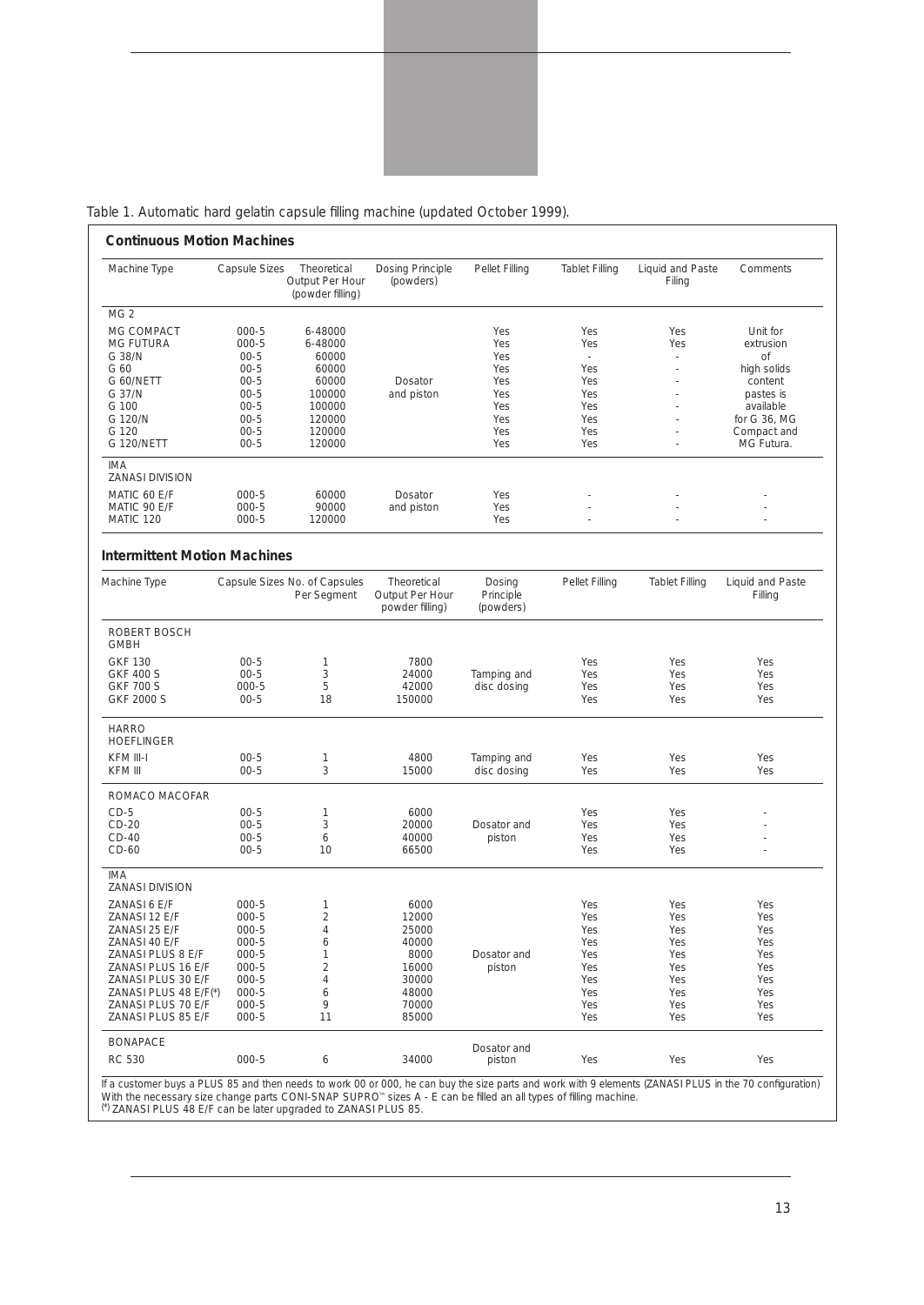## **2.0. Evaluation of hard shell gelatin capsule filling equipment**

Although improvements in the encapsulation operation have taken longer to achieve than is the case for the tablet making process, the capsule filling machine manufacturers today offer an impressive range of machines with varying degrees of sophistication and automation. See *Table 1*. Even hand filling and semi-automatic machines which rely heavily on the dexterity of the operator, have been improved to comply with current Good Manufacturing Practices, and should be evaluated from this viewpoint.

It is important firstly to recognise that different filling techniques are employed by the various machines on offer. These include:

- the volume fill (*Figure 16*),
- the auger feed system (*Figure 17*),
- the tamping method (*Figure 18*),
- compression filling intermittant (*Figure 19*),
- compression filling continuous (*Figure 20*),
- the vacuum filling method (*Figure 21*),
- liquid fill/ thixotropic mixtures (*Figure 22*).

It should also be understood that the physical treatment of the powder and its storage prior to use can effect the overall performance of the capsule filling operation.

Essentially the programme will be divided into two parts; pharmaceutical appraisal and mechanical appraisal. This programme will identify the objectives and answer such questions as:

- what capacity (output) is required,
- is the equipment required for laboratory, process development or production purposes,
- is it proposed to establish a standard range of units from laboratory through process development to production (if this approach is adopted then alternative equipment should be evaluated to ensure a back-up position when or if problems develop with the preferred supplier),
- does the equipment comply with current Good Manufacturing Practice (cGMP),
- what validation problems exist,
- what is the effect of using different types and suppliers of capsules,
- safety aspects.

## **2.1. Pharmaceutical evaluation**

A typical formulation will contain all or some of the following:

- active,
- diluent/disintegrant,
- surfactant,
- flow aid.
- lubricant.

The preparation of the powder formulation is crucial to the performance of the filling equipment, but before the product is tested on the equipment, certain basic information can be derived by using a placebo formulation. No placebo formulation can exhibit the exact characteristics of the formulation containing the active, but by careful formulation design and optimisation many physical parameters of the product can be reproduced. Some examples are given here.

At least three different powder mixtures are needed for a satisfactory evaluation. Suitable formulations are as follows.

Coarse powder (fill-weight 250.0 mg): lactose coarse grade 246.0 mg + colloidal silicon dioxide, 1.5 mg + magnesium stearate, 2.5 mg.

Fine powder I (fill-weight 250.0 mg): lactose fine grade, 246.0 mg + collidal silicon dioxide, 1.5 mg + magnesium stearate, 2.5 mg.

Fine powder II (fill-weight 200.0 mg): lactose fine grade, 160.0 mg + maize starch, 38.0 mg + magnesium stearate, 2.0 mg.

A Coarse Powder is defined as having a particle size fraction of between 5 µm and 250 µm with 75 % by weight of over 100 µm and fine powder between 5 µm and 100 µm with 75 % by weight below 50 µm.

The examples given of fill weight will depend on the capsule size required, the total quantity of powder required, the type and output of the equipment under test. The method of preparation, storage material handling and conditions under which the tests take place must be standardised as much as possible. Powder such as lactose and magnesium stearate should be taken from the same original batch to minimise batch to batch variation. The important physical parameters that need to be standardised are:

- Flow,
- Bulk density (both apparent and tapped),
- Powder cohesion.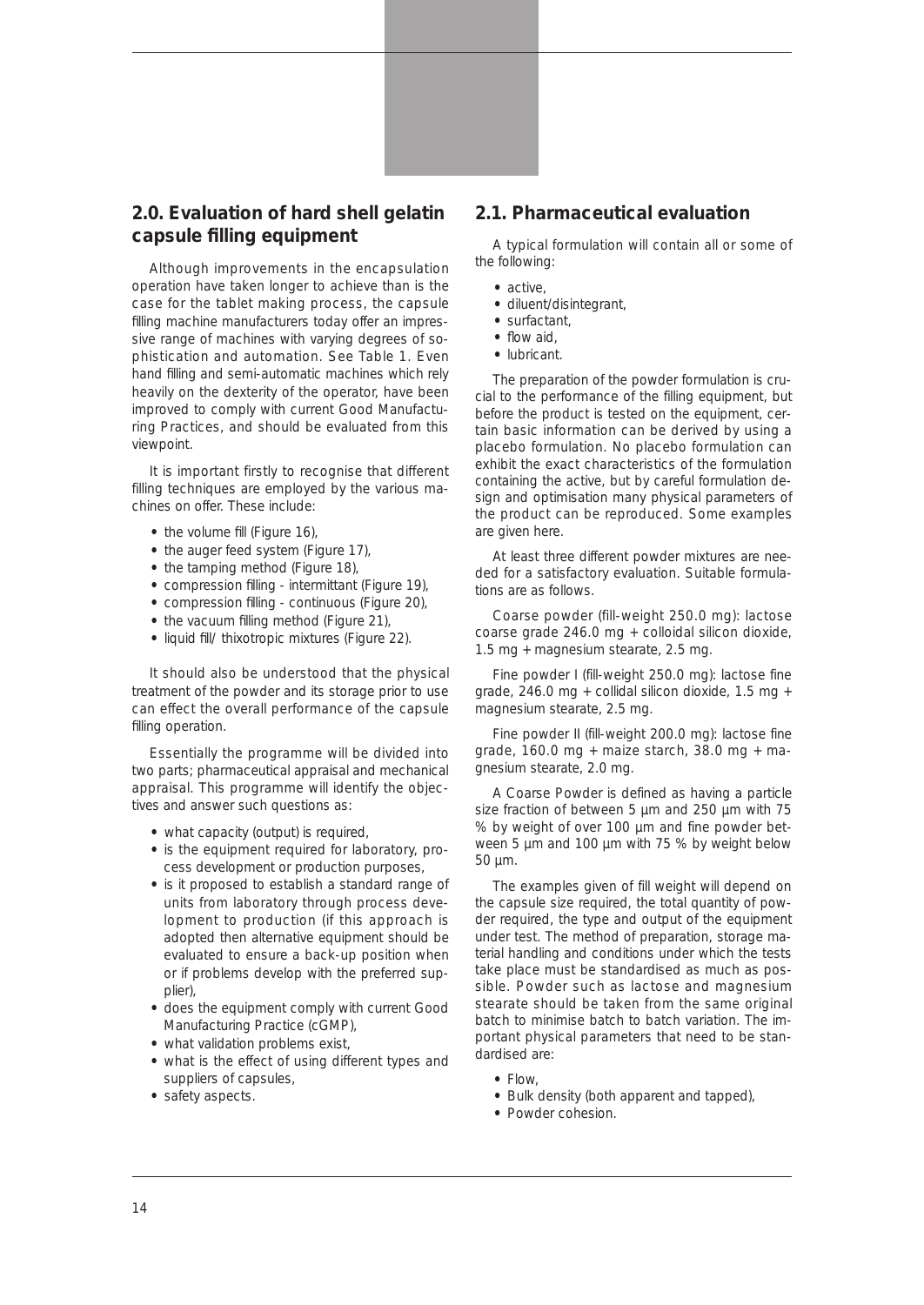





*Figure 20. Compression filling - continuous.*



*Figure 16. The volume fill. Figure 17. The auger fill feed system.*



*Figure 18. The tamping method. Figure 19. Compression filling - intermittent.*



*Figure 21. The vacuum filling method.*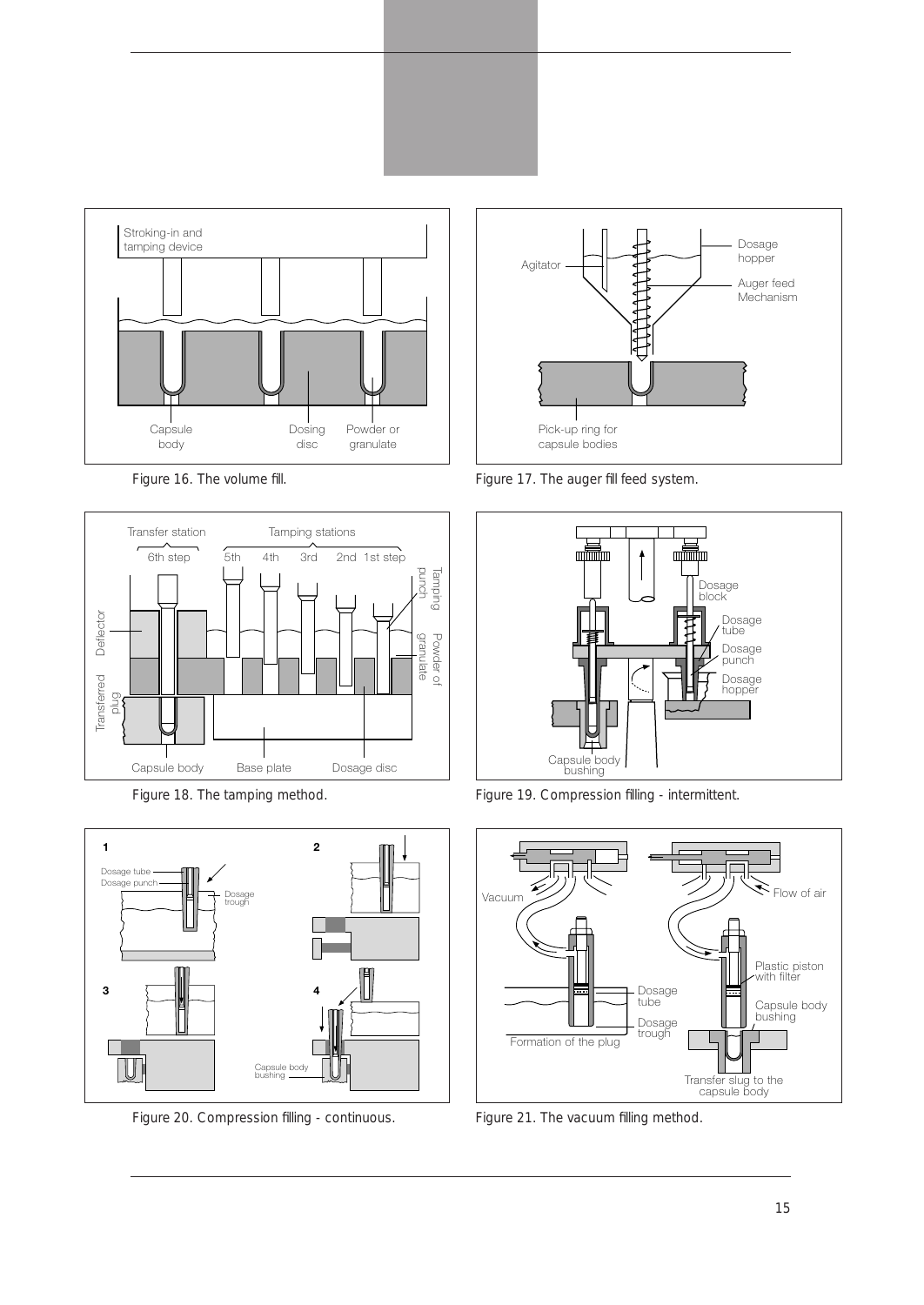

*Figure 22. Liquid / Semi-Solid Dosage Method*

Their relative importance will depend on the equipment under test, for example flow and bulk density will be critical on machines such as the Parke Davis Model 8 which depend on volume fill and all three on high speed equipment such as the MG2 G37 N.

It is not proposed to detail test methods here, but measurements of flow using the angle of repose, flow out of hoppers, measurement of cohesion using shear cells and bulk density are described in Chapter 8 of Hard Capsules (2).

The number of empty shells required (again they should be all from the same batch) will depend on the filling rate of the equipment under test and the length of time it is proposed to operate. For production trials it is proposed that the number of shells required will be in the order of 500,000 Coni-Snap capsules, 500,000 of an alternative capsule and say 200 kg of the selected placebo formulation.

The initial tests should be conducted to derive basic pharmaceutical and mechanical data such as optimium filling speeds and change over times from one size to another eg size 1 to size 3.

Once it is decided to perform a full scale trial, then these trials should be divided into a number of phases which subject the machine to both ideal and non-ideal operating conditions. A log should be maintained to record faults that develop and the time taken to clear. From this time event log (an example is shown in *Table 2*) a general indication of the machines performance can be derived, for example operating output against theoretical output, the number of faults that occur and the time taken to clear them. Comparison can also be made for change over times from one size to another and cleaning requirements.

## **Test procedure**

To carry out the test, set up the machine with each type of powder in turn and run under ideal conditions, applying the following criteria for the appraisal of the machine.

1. Uniformity of weight between individual capsules.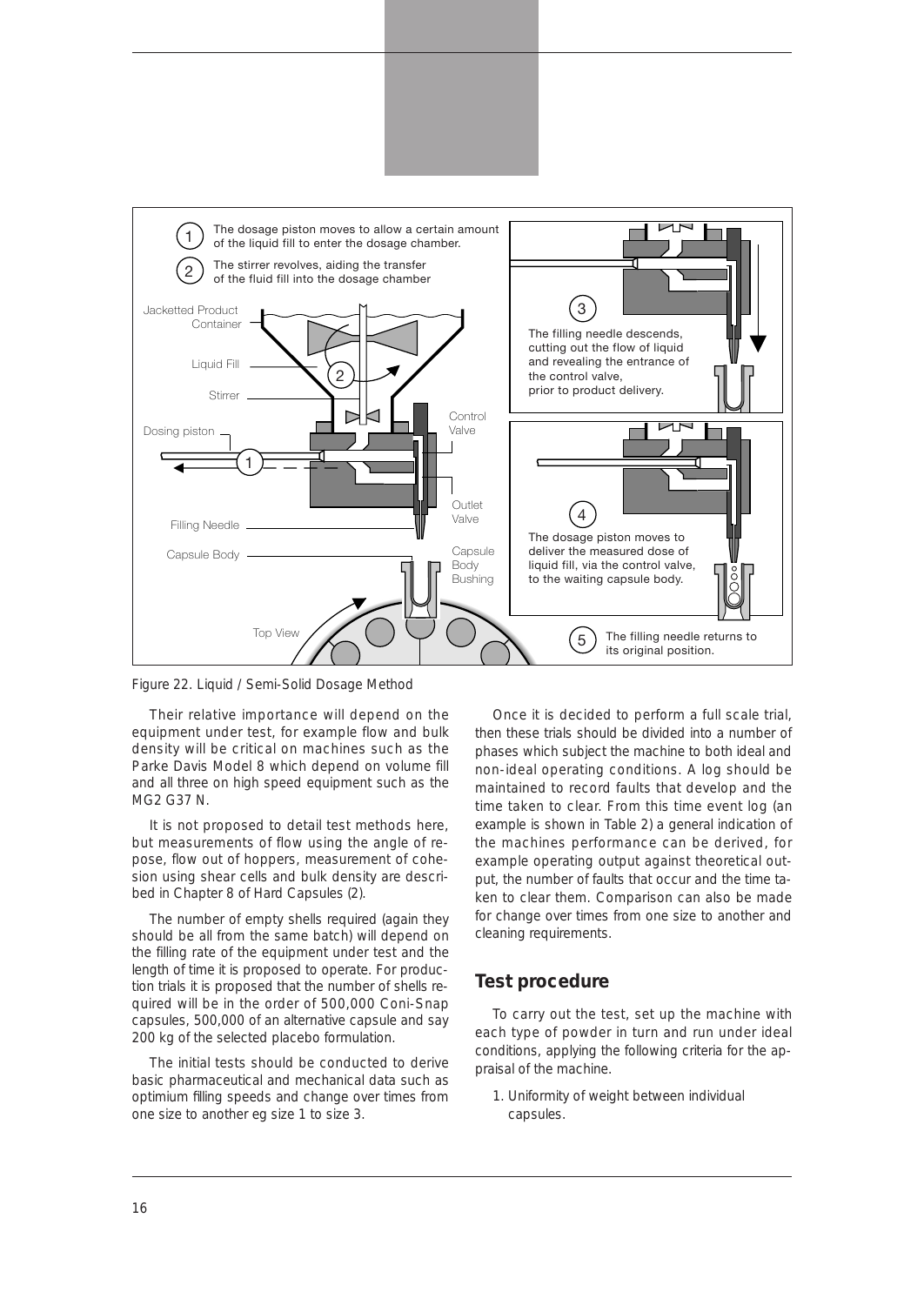- 2. Uniformity of weight between groups of capsules.
- 3. Uniformity of closure of capsules.
- 4. General appearance of capsules and need for cleaning.
- 5. Need for polishing capsules.
- 6. Proportion of rejects.
- 7. Time spent clearing operating faults.
- 8. Output of capsules.
- 9. In-process control of fill-weights.
- 10. Maintain a time event log.

The machine should then be run under non-ideal conditions.

- 1. Hopper: allow the powder to fall to a low level in the hopper, and check the weight variation of the filled capsules.
- 2. Examine the effects of changing the temperature and, if possible, the humidity.
- 3. Vary the speed of the machine over as wide a range as is possible.
- 4. Estimate the amount of dust produced, the smooth running or vibration of the machine, and examine for overheating.
- 5. List any modifications that are required.
- 6. Consider the noise level near the machine, the extent to which moving parts are protected and how easy it is to load the machine with empty capsules and material for filling.

If the equipment is fitted with an automatic weight control system, then Phase I should be repeated to check the performance of this system. Only checks on the weight of capsules are required, but a time event log should be kept.

The most fundamental of all these tests is checking the weight of the filled capsule. For manually operated hand fillers this is relatively simple and checks can be in line with an appropriate monograph in the USP, BP or EP pharmacopoeias (or other pharmacopoeia depending on the country of origin) or the company's own corporate specifications. Determination of elementary statistics such as mean weight, standard deviation and coefficient of variation can be used to evaluate the samples. Where the equipment under evaluation has a high output then the experimental plan is more complex and there are other variables which will apply. Raw materials will vary within their defined specifications particularly regarding their physical characteristics such as particle size, surface area, particle shape

|       |        | Placebo Material - Formula 1      |                |
|-------|--------|-----------------------------------|----------------|
| Start | Action | Remarks                           | Sample         |
| time  |        |                                   | Number         |
| 11.10 | Start  | Relative Humidity 45-50           |                |
|       |        | cer cent. at 21 C.                |                |
| 11.13 |        | Tachometer reading 158,000 c.p.h. | 1              |
| 11.14 | Stop   | Unopened reject capsules          |                |
|       |        | three per minute                  |                |
| 11.15 | Start  | Unopened reject capsules          |                |
|       |        | five per minute                   |                |
| 11.19 | Stop   | Blocked empty capsule feed tube   |                |
| 11.19 | Start  |                                   |                |
| 11.20 |        |                                   | $\overline{a}$ |
| 11.28 | Stop   | Blocked empty capsule feed tube   |                |
| 11.19 |        | Start                             |                |
| 11.30 |        |                                   | 3              |
| 11.33 | Stop   | Broken capsule in upper bush      |                |
| 11.34 | Start  | Powder flowing from hopper due to |                |
|       | and    | an electrical fault               |                |
|       | Stop   | Low capsule fill weight           |                |
| 11.36 | Start  | Correct capsule fill weight       |                |
| 11.40 |        |                                   | 4              |
| 11.50 |        |                                   | 5              |
| 11.59 | Stop   | Blocked empty capsule feed tube   |                |
| 12.02 | Start  |                                   |                |

*Table 2. Example of an event-time Log.*

etc. This results in some variation in powder flow and bulk density and may adversely affect the filling characteristics of that batch of product. The following experimental plan is designed to evaluate a high speed filler operating at 90,000 capsules per hour with a fill weight (excluding capsule) of 250 mg.

- a. Define location and environment controls available eg temperature and relative humidity.
- b. Define quantity of capsules to be filled.
- c. Select formulation and define manufacturing process. (This process must be performed under controlled conditions of temperature and humidity.)
- d. Measure physical parameters such as bulk density, flow, particle size, moisture content and chemical tests on product containing actives.
- e. Select type of capsules to be used.
- f. Define the sampling plan. The machine will operate theoretically for 5 hours where the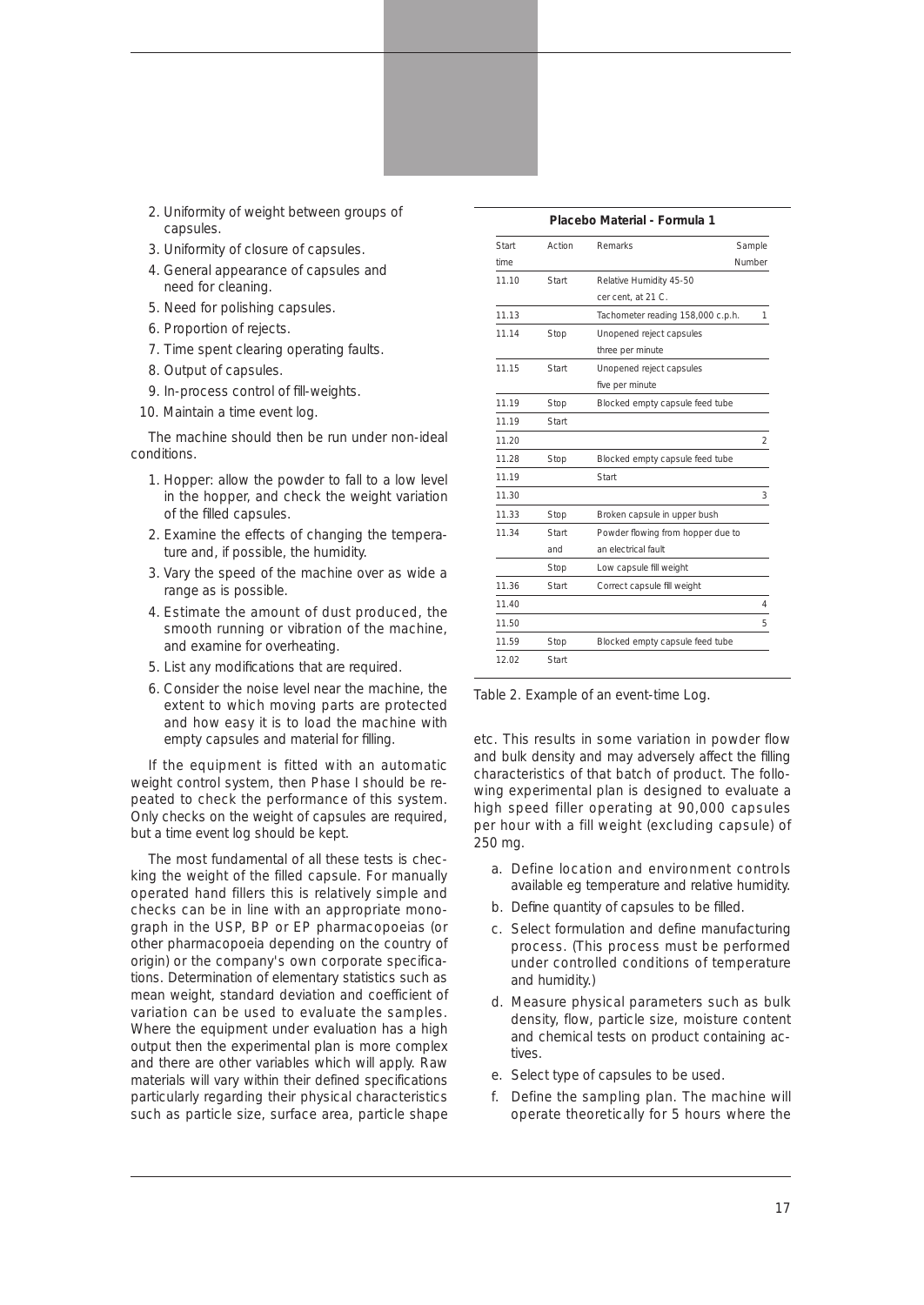powder has a batch size of 125 kg. The simplest method is to collect say 50 filled capsules every 15 minutes and check weigh 20 as required by most pharmacopoeias. (Better to collect too many at this stage than find a shortage during testing. This permits other tests to be performed eg assay, dissolution, content uniformity where active product is being filled).

Where two machines from different manufacturers are being compared then the above plan can be followed but with a change in the batch size of product. The batch size should be doubled to say 250 kg and after manufacture it can be divided in two parts and 125 kg used on each machine. This will then eliminate any batch to batch variation in raw materials and in the manufacturing process. Samples collected during manufacture can be compared to each other and against a known standard.

## **2.2. Mechanical evaluation**

Simple machines are generally the best to operate and maintain. Capsule filling requires an operation that will separate a container, fill it with powder or an alternative, close it and eject it from the machine without damage resulting in a pharmaceutically elegant product. All automatic equipment manufactured by the leading companies (see Table I) can achieve this result, however, certain products perform better on some types of machines than others. It is not always possible to define the scientific basis for this and it is best to test the product on a number of different types to determine the best performance. Mechanically continuous operating equipment is simpler to maintain than intermittent but many companies favour intermittent equipment from a pharmaceutical viewpoint.

One of the main areas of mechanical concern for a capsule filling operation is how quickly and easily a size change may be completed and the machine cleaned ready for the manufacture of a different product. In addition the main emphasis during evaluation must be on the following areas:

- a. Lubrication systems.
- b. Access for maintenance.
- c. Noise level.
- d. Mechanical and electrical documentation.
- e. Materials of construction and in particular the standards of finish for the product contact surfaces.
- f. Maintenance required.
- g. Instrumentation systems (automatic weight and pressure control).
- h. Equipment specifications.
- i. Ease of cleaning.
- j. Safety. (How well is the operator protected from moving parts and what interlocks are provided.)
- k. Services required.
- l. Cost of basic unit, spares, change parts and their availability.
- m. Dimensions (footprint and height clearance required) and weight.

All of these items need to be evaluated in the overall appraisal.

## **2.3. cGMP and validation**

No equipment evaluation is complete without an assessment of GMP and Validation requirements.

Validation is expensive and the documentation supplied for the equipment should be examined for details on:

- materials of construction of product contact parts,
- maintenance schedules,
- operating manual,
- diagnostic fault analysis,
- calibration of instruments.

316L (low carbon content) stainless steel is the most commonly used material where products are in contact and is readily acceptable to regulatory agencies as the material of choice. Painted surfaces are now being replaced universally by stainless steel cladding and this improves both the appearance and the cleaning operation.

All automatic equipment requires the use of vacuum to separate the shells into body and cap and the effectiveness of this system should be tested to ensure consistent performance. Dust extraction is required also and an assessment of the way in which the filters are installed, how easily they can be changed and their cost should be determined as part of the engineering/GMP evaluation.

Companies that supply excellent equipment are not always so efficient in providing simple but detailed operating instructions for the machine. It must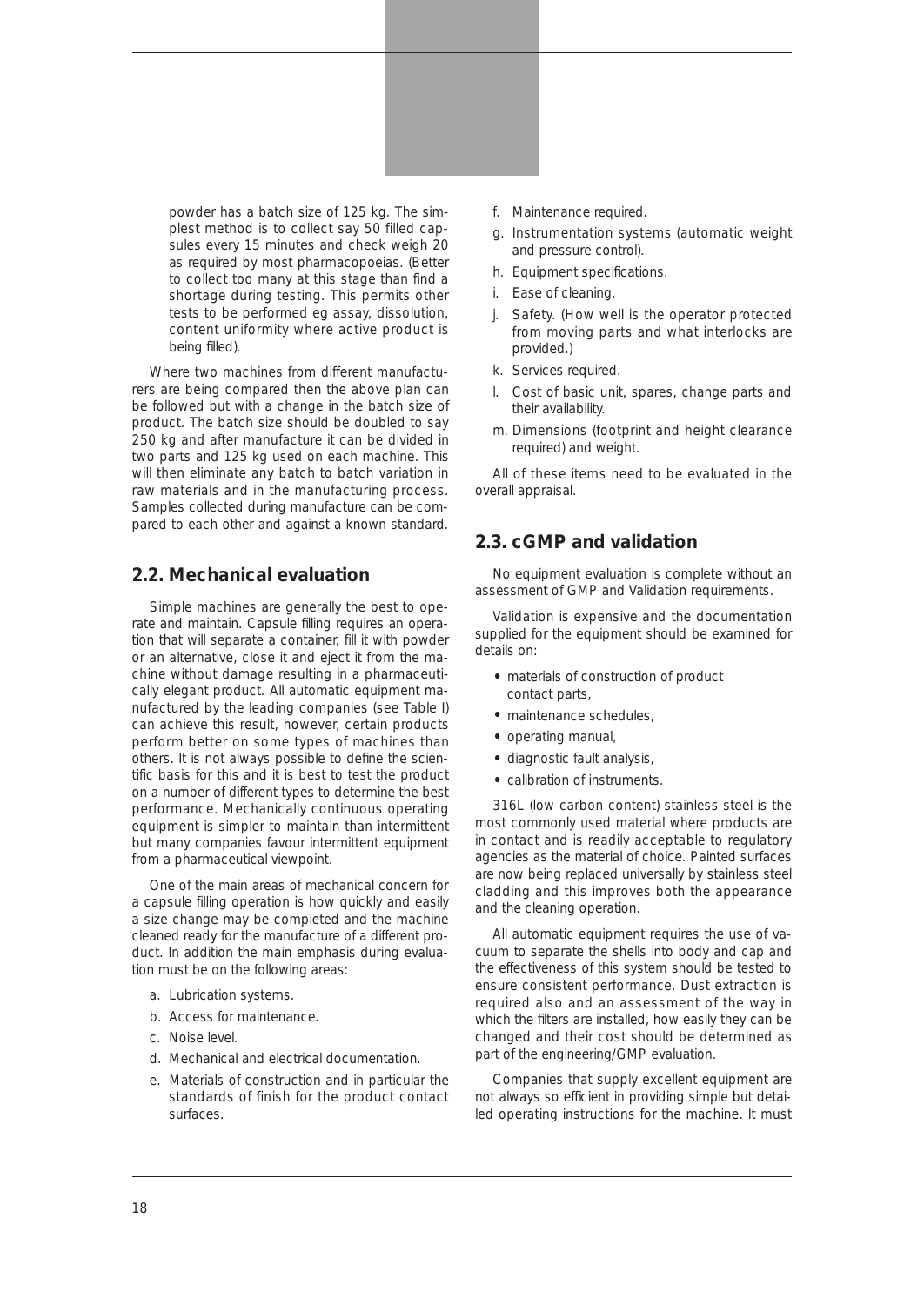be borne in mind that a standard operating procedure (S.O.P.) will be required and assimulating badly written or poorly translated documentation can be lengthy, and expensive.

Calibration of instruments must be addressed to ensure that they are easily maintained in their operating range and it is important to differentiate between critical and convenience instruments. Critical instruments must be calibrated in their operating range against known traceable standards for validation. Examples would be the vacuum gauge for measuring the vacuum required to separate the capsules into their component parts and the gauge for measuring the pressure required for producing a plug on compression filling equipment. Critical instruments are defined as those likely to effect the quality of the finished product for example the hardness of the plug may adversely effect drug dissolution. Convenience instruments are those required to provide data for production operations and management purposes e.g. a capsule counter fitted to a capsule filler. (if the capsule counter is fitted to a package unit for counting capsules into bottles or sercuritainers then it becomes a critical instrument).

## **2.4. Summary**

In capsule filling equipment evaluation one of the most important aspects is to define the experimental plan. It may be that some preliminary test work is required to determine what are the most critical operations on a particular machine. This can be achieved using placebo material before proceeding to the plan proper. It should be remembered that faults do not always show up on high speed equipment until it has been operating for several hours and reaches steady state operating temperature.

Placebo formulations do not necessarily behave as products containing active formulations and a final trial will be necessary using the actual product. The size of this trial will depend on cost and whether the material used can be sold. In this case the trials are best conducted in registered premises to ensure all cGMP requirements are met.

It is also worth discussing with other users their particular preferences and experiences. (Many manufacturing companies will discuss their use and its performance of various types of equipment).

The following check list may be useful in developing an experimental plan.

#### **1. Define objectives:**

- a. Comparison of new equipment against existing (same supplier).
- b. Higher output required.
- c. Comparison of various equipment available.
- d. New product requires capsule filling.

#### **2. Define formulations to be used:**

- a. Placebo what physical characteristics required.
- b. Product containing actives.
- c. Capsule type(s).
- **3. Define tests:**
- a. On powder.
- b. On filled capsules.

#### **4. Define location:**

- a. In-house.
- b. At equipment suppliers.
- c. Other.

#### **5. Define personnel expertise requirements for tests:**

- a. Formulation pharmacist.
- b. Quality control.
- c. Engineering support.
- d. Others.

#### **6. Validation/cGMP input requirements**

- **7. Cost:**
- a. Manhours.
- b. Materials:
	- placebo
	- product
	- capsules
- c. Other:
	- transport
	- total cost of test programme.

## **3.0. Validation of hard gelatin capsule filling equipment and ancillary services**

Validation is a Quality Assurance procedure and this concept has been developed by the Pharmaceutical Industry to ensure that the manufacture of medical products and devices are produced using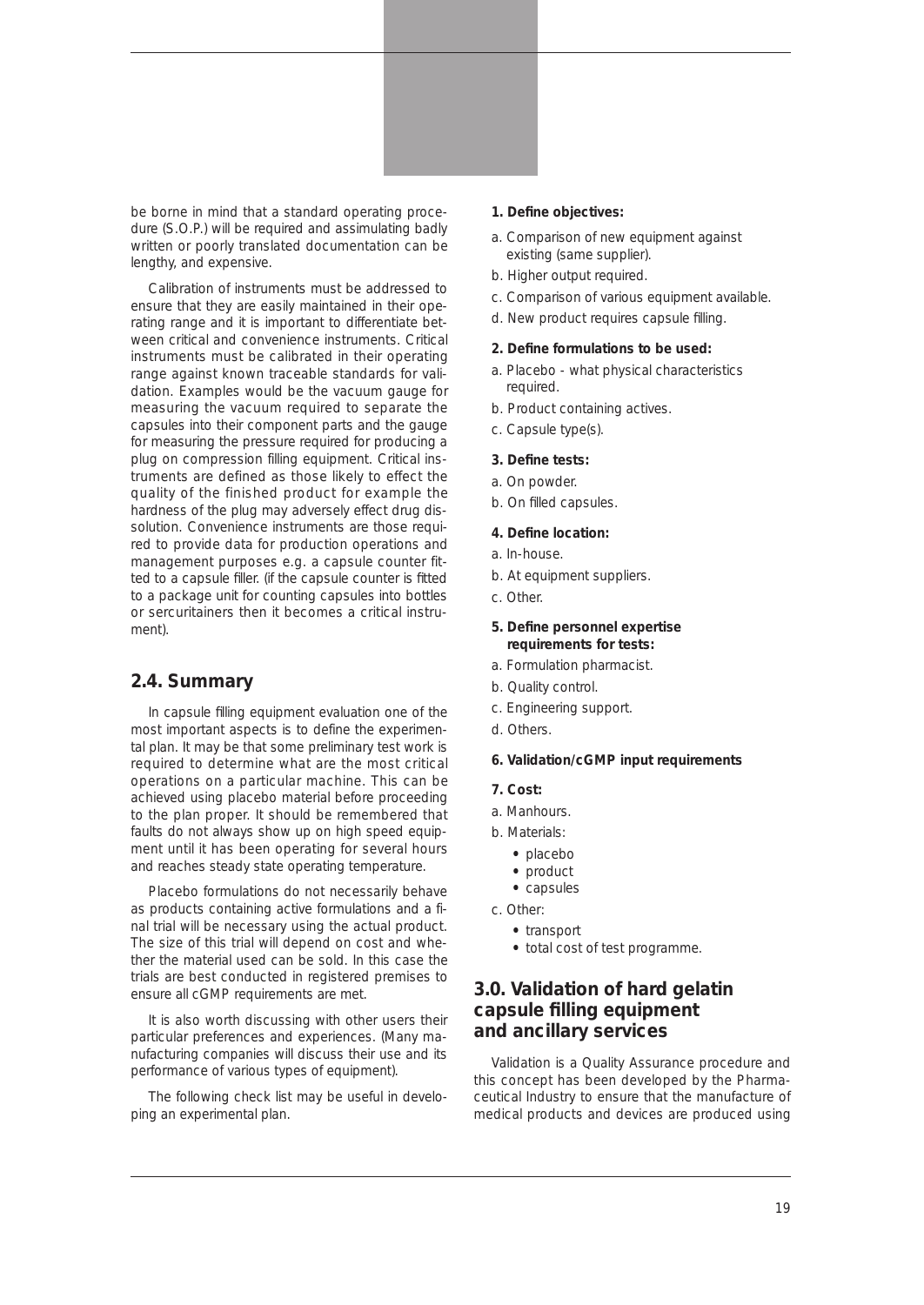

*Figure 23. The elements of validation*

standards which are approved by national and local regulatory authorities.

The Food and Drug Administration (FDA) in the USA are generally considered to enforce the highest standards and here we will use their requirements as the benchmark.

In the United States or in the country where a company is manufacturing pharmaceutical products for potential sale to the USA, then a FDA inspection is mandatory and the inspector will wish to see the validation documentation. It should be emphasized that validation is a total concept. This is represented in *Figure 23*.

It is not only concerned with equipment and the process, but also the facility, personnel, training, maintenance, automated systems, documentation, and analytical procedures.

There are many definitions of validation, but the one that is universally recognised is:

*"Establishing documented evidence that a system does what it purports to do".* (Loftus - 1977) and used by the Industry ever since.

However, a more comprehensive definition sums up the ideas of Validation as:

*"In today's Pharmaceutical Industry, whether you are thinking about a computer system, a water treatment system or a manufacturing process validation means nothing more than well-organised, well-documented, common sense."*

Ken Chapman, Pfizer, 1985

Validation has also been defined as the activity performed to demonstrate that a given utility, system, process, or piece of equipment does what it purports to do. The primary means of accomplishing this end is the scientific study designed to specifically determine whether the entity under scrutiny does in fact:

- Meet or exceeds the specifications of its design.
- Is properly built, shipped, received, stored, installed, operated and maintained.
- Is suitable for its intended application.
- Is in accordance with principles established and generally accepted by the pharmaceutical scientific community.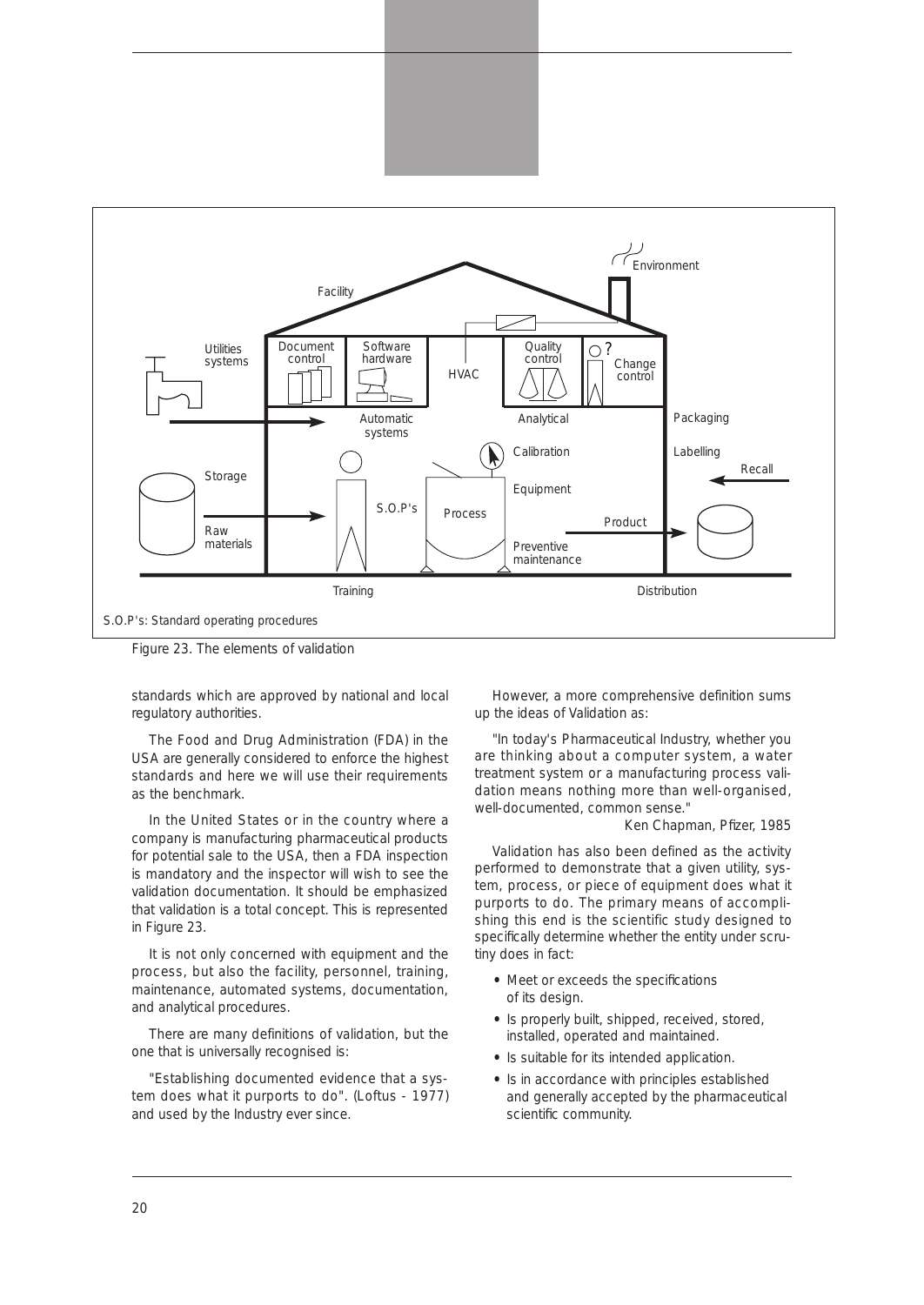- Conforms to basic cGMP design criteria.
- Will satisfy the concerns of regulatory bodies.
- Is capable of consistently producing a product that is fit for use.
- Will meet the goals established for productivity, safety, and quality.

This scientific study is generally detailed in a validation protocol. A well designed validation protocol properly supported by senior management will accrue considerable benefit to its sponsor. Not only will regulatory obligations be fulfilled, but also processes will be optimized, productivity improved, and downtime reduced. In short, a validation programme with a sound scientific base and proper experimental design is simply good business if taken seriously and executed conscientiously. The strategy can be documented in what is known as a Master Plan.

The purpose of the Validation Master Plan is to convey to the FDA and other regulatory bodies, understanding of a company's responsibilities concerning the validation and certification of the facility along with plans to discharge that responsibility. It will also serve as a guide to those administering and performing validation activities and as a road map to successful project completion. The Master Plan may be used as an instrument to define areas of responsibility and accountability to validation team members, and it contains all the programmes necessary to certify the validation of the facility system and processes.

By integrating the pharmaceutical and engineering disciplines, the Validation Master Plan describes the facility and outlines a set of activities tailored to that facility providing a cost effective validation programme that not only minimizes regulatory exposure but is delivered within the prescribed time constraints.

The life cycle concept of validation is a recurring theme throughout the Master Plan. Paramount is the establishment of the infrastructure to ensure that the facility is supported by sufficient documentation throughout its conceptual and functional lifetime. This lifetime includes project inception, design, engineering, construction through testing, certification, maintenance, revalication, and change control.

For a capsule filling operation, we will only consider process utilities and the facility, in addition to the capsule filling equipment required to manufacture and fill a powder into hard gelatin capsules. Essentially, we are concerned with product contact either directly or indirectly.

*Figure 24* shows how for this project's life cycle the documentation interacts with the Validation documentation. Some of these activities are selfexplanatory but others such as user requirement require further exploration.

The user requirement should be prepared by the "user" to formally document each of the requirements of the "system" to be validated in terms of the final process requirement. Specifically it relates to quantity, quality, compatibility, performance, the environment and finishes in terms of:

- materials of construction
- cleanability requirements
- maintenance requirements
- operator interface requirements
- performance criteria
- critical parameters
- operating ranges of critical parameters
- essential design criteria
- requirements of computer systems
- training and documentation requirements

and should make reference to all relevant inhouse standards and regulatory documents.

The Master Plan is used to define the boundary limits and provide a "bible" for all members of the validation team to ensure that they all sing from the same "hymn book".

In most companies a validation team or "task force" is assembled under the QA/QC Manager (designated the Validation Manager) and drawn from appropriate departments e.g.

- Analytical Department.
- Production Department.
- Maintenance/Engineering/Electrical.
- Process Development/Formulation.
- Personnel/Training.

Each department will be able to contribute their expertise to the Validation Programme.

So what needs to be validated?

We need to define the limits objectively as validation is a costly procedure.

• Facility

The rooms in which the raw materials and product are stored, manufactured, filled and dispatched.

• Process Utilities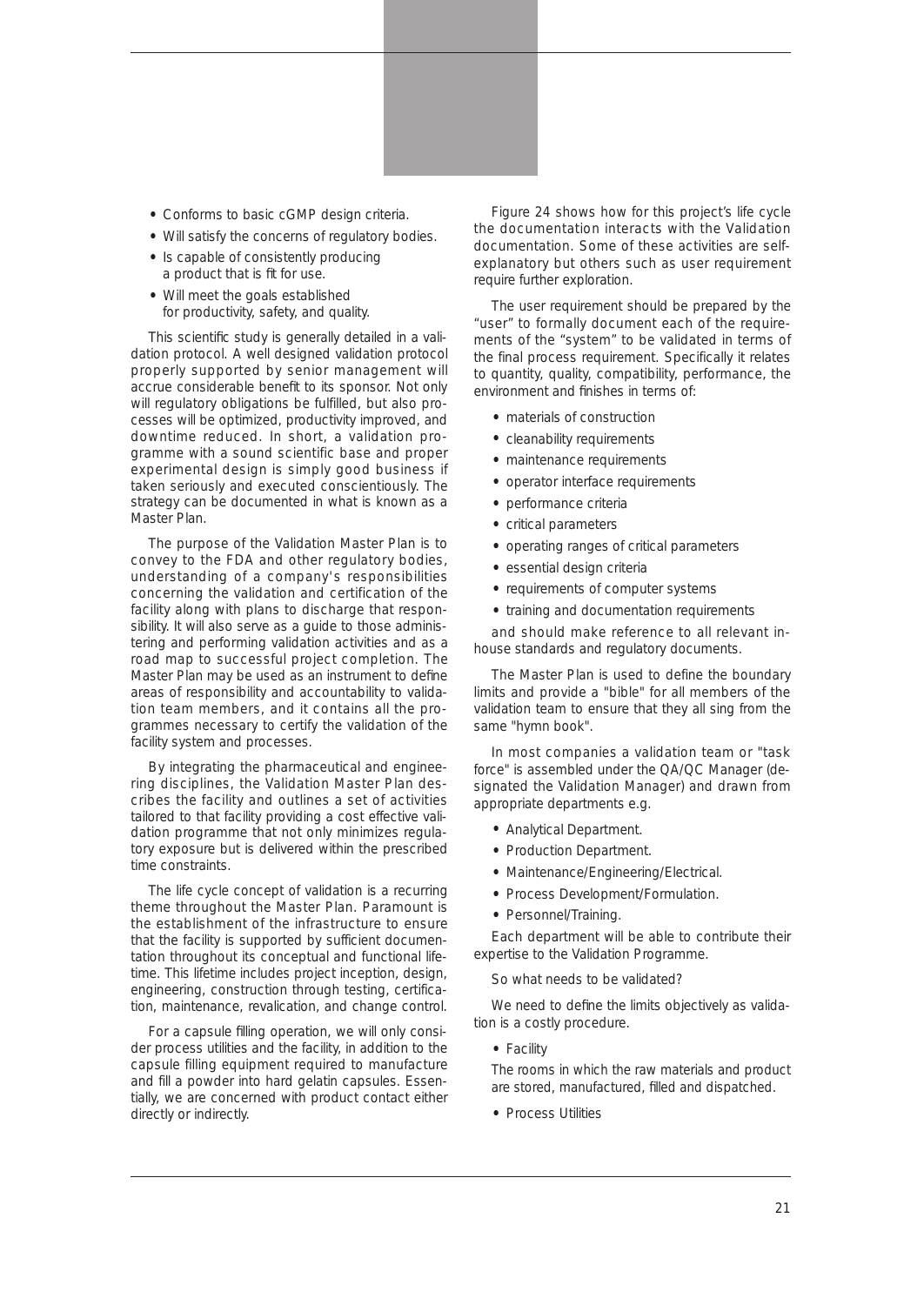

*Figure 24. Project life cycle and validation documentation.*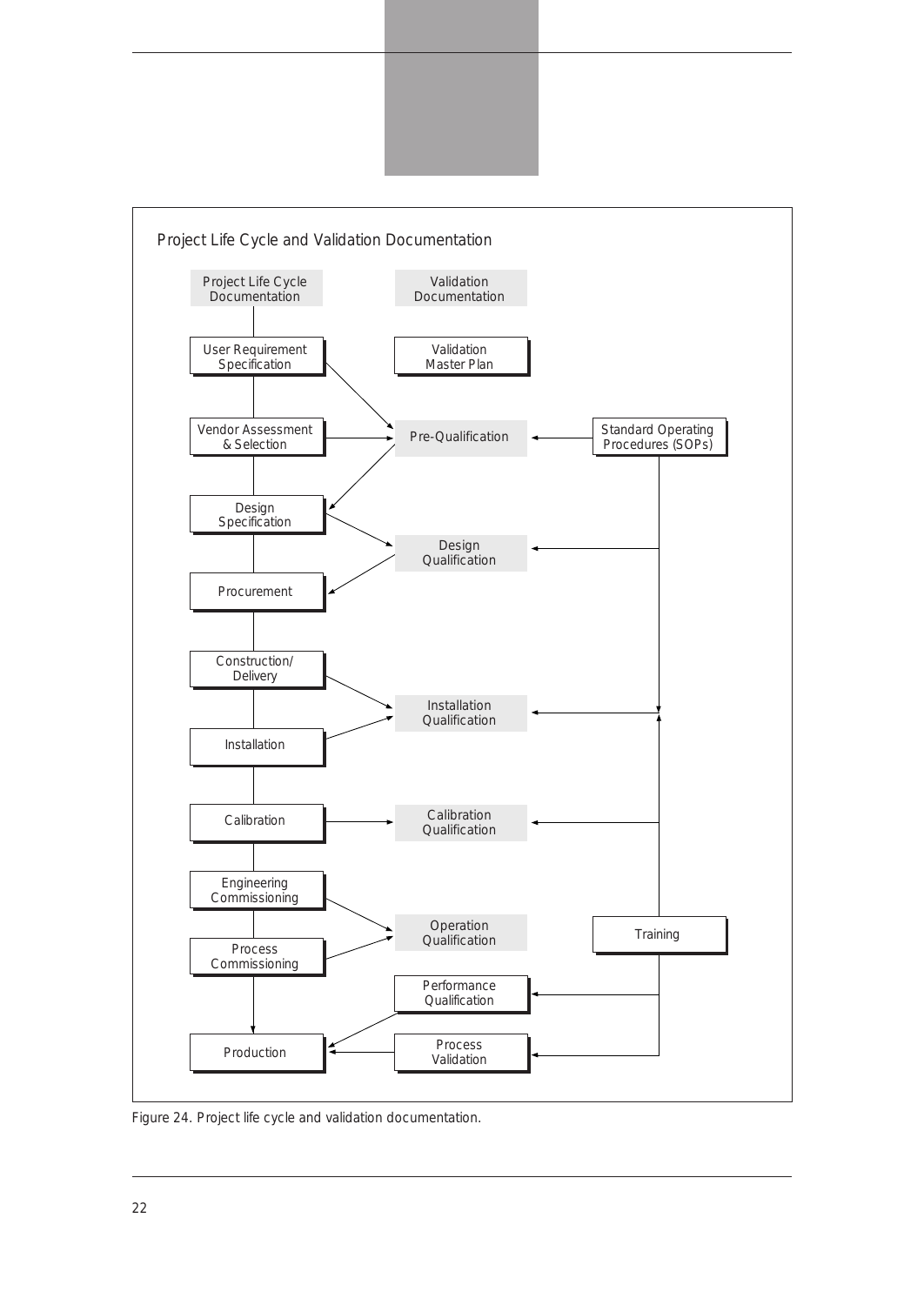Typically compressed air, heating, ventilating and air conditioning, (HVAC), vacuum systems, dust extraction and collection, purified water and effluent treatment system.

• Manufacturing equipment

Mixers, mills, capsule fillers, capsule sorting and cleaning equipment, metal detectors, packaging equipment.

• Control systems

Those devices which record various process operations such as the weight of raw materials used and automatic weight control systems.

• Process validation

Each unit operation requires a validation test programme. A typical process block flow diagram is shown in *Figure 2*. The balances required in the dispensary are considered part of the calibration programme. If pneumatic transfer is used, then this part of the process must be linked in a protocol to an item of processing equipment.

*Table 3* provides a basis for determining the number of protocols that need to be produced. It is not an exhaustive list and neither is it a minimal list, but indicative of what has to be produced.

Many companies have a Performance Protocol completed before Process or Product Validation is completed. This specifically tests the equipment and systems within the operation required by the product.

## **3.1. Scope of documentation**

It is not proposed to detail here all the validation documentation required. For a more comprehensive study other references should be consulted, such as the book on the Design of Pharmaceutical Production Facilities (3) FDA Code of Federal Regulations section 21 (4). The Rules Governing Medicinal Products in the European Community (5) and the GMP Regulations of Japan (6).

The outlines for the requirements of the Master Plan, Installation Qualification (IQ), Operational Qualification (OQ), and Process Validation (PV) are defined below and should be compiled as "stand alone" documents.

## **3.1.1. Master plan**

The Master Plan should contain the following sections and can be used as an internal document

|                                    |   |   | INSTALLATION QUALIFICATION<br>OPERATIONAL QUALIFICATION<br>PROCESS VALIDATION |
|------------------------------------|---|---|-------------------------------------------------------------------------------|
| <b>FACILITY</b><br>(PROCESS ROOMS) | X |   |                                                                               |
| PROCESS UTILITIES                  |   |   |                                                                               |
| <b>HVAC</b>                        | X | X | X                                                                             |
| Compressed Air                     | X | X | X                                                                             |
| <b>Purified Water</b>              | X | X | X                                                                             |
| Vacuum                             | X | X | X                                                                             |
| <b>Dust Extraction</b>             | X | X |                                                                               |
| <b>Fffluent Treatment</b>          | X | X |                                                                               |
| <b>EQUIPMENT</b>                   |   |   |                                                                               |
| <b>Blender</b>                     | X | X |                                                                               |
| Mill                               | X | X |                                                                               |
| Sieve                              | X | X |                                                                               |
| Capsule selector                   | X | X |                                                                               |
| Capsule filler                     | X | X |                                                                               |
| Capsule cleduster                  | X | X |                                                                               |
| Metal detector                     | X | X |                                                                               |
| Capsule inspection unit            | X | X |                                                                               |
| Capsule counter/filler             |   |   |                                                                               |
| (containers)                       | X | X |                                                                               |
| Capsule blister packer             | X | Χ |                                                                               |
| <b>SYSTEMS</b>                     |   |   |                                                                               |
| Material handling system           | Χ | X |                                                                               |
| Automatic weight control           | X | X | X                                                                             |
| <b>PROCESS</b>                     |   |   |                                                                               |
| Mixing                             |   |   | X                                                                             |
| Milling/sieving                    |   |   | X                                                                             |
| Capsule filling                    |   |   | X                                                                             |

*Table 3. Protocols required.*

to show the visiting inspector and to be used as a reference source for all members of the validation team. For example, the table of contents may contain the following:

- 1. Approval page
- 2. Introduction
- 3. Scope
- 4. Glossary of terms
- 5. Preliminary drawings/facility design
- 6. Raw material qualification
- 7. Process description(s)
- 8. Rooms and room classifications
- 9. Description of utilities
- 10. Description of process equipment
- 11. Automated systems
- 12. Equipment history files
- 13. Construction documentation
- 14. Description of required protocols
- 15. List of standard operating procedures
- 16. Required document matrices
- 17. Validation schedule/construction schedule/ integrated schedule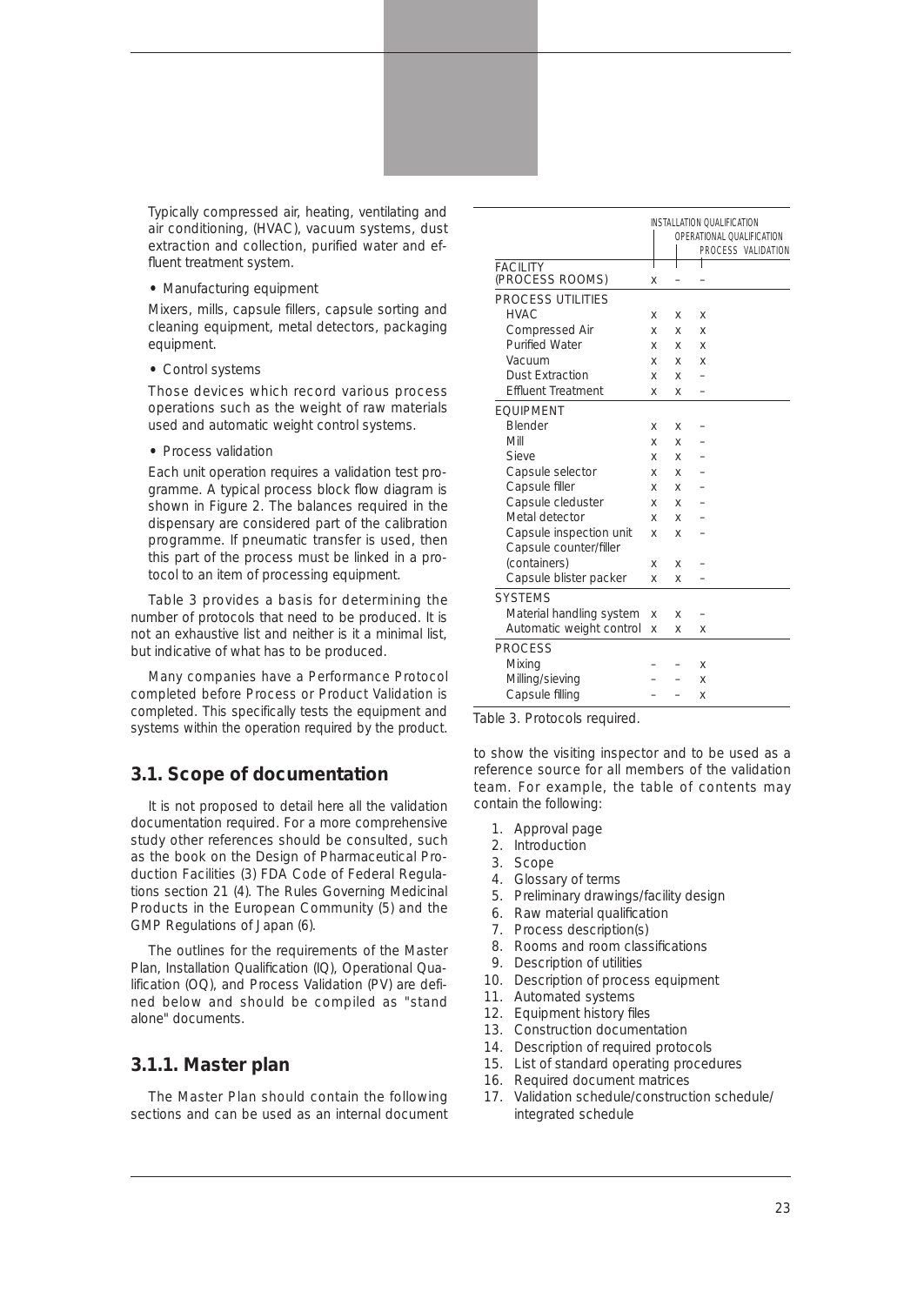- 18. Protocol outlines/summaries
- 19. Environmental monitoring programme
- 20. Analytical testing procedures
- 21. Calibration programme
- 22. Training programme
- 23. Preventive maintenance programme
- 24. Change control programme
- 25. Document control programme
- 26. Manpower requirements
- 27. Key personnel
- 28. Protocol examples
- 29. Standard operating procedures (SOP) examples
- 30. Appendix

## **3.1.2. Installation Qualification protocol**

An Installation Qualification protocol (IQ) contains the documented plans and details of procedures which are intended to verify specific static attributes of a facility, utility system, or process equipment. The Installation Qualification (IQ) when executed is also a documented verification that all key aspects of the installation adhere to the approved design intentions and that the manufacturer's recommendations have been implemented.

## **3.1.3. Operation Qualification protocol**

An Operation Qualification protocol (OQ) contains the plan and details of procedures to verify specific dynamic attributes of a utility system, or the process equipment, throughout its operating range including worst case conditions. The Operation Qualification, when executed, is documented verification that the system or subsystem performs as intended throughout all anticipated operating ranges.

## **3.1.4. Protocol preparation**

Capsule filling equipment will require two protocols, an IQ and an OQ. An outline of the content of each page of each protocol is given here. The IQ will detail specific specifications of a capsule filler; for example the approval page may require the participation of each or some of the following functional areas:

|                    | Name     | Signature | Date     |
|--------------------|----------|-----------|----------|
| Manufacturing      | $\cdots$ |           | .        |
| Engineering        | $\cdots$ |           | .        |
| Quality assurance  | .        |           | .        |
| R & D              | $\cdots$ |           | $\cdots$ |
| Safety             | $\cdots$ |           | .        |
| Site manager       | .        |           | .        |
| Regulatory affairs | .        |           | .        |
| Validation Manager | .        |           | .        |

The following pages or sections will be required: **Equipment use**

## • Specification,

- Materials of construction for product contact surfaces,
- Inspection check list,
- Installation check list,
- Any relevant drawings eg section through dosator and filling hopper,
- Manufacturers certification,
- Calibration review,
- Standard operating procedure (SOP),
- Cleaning procedure,
- Training required,
- Supporting utilities,
- Summary and certification.

Appendix: Here any relevant documents should be referenced eg, purchase order, manuals supplied for maintenance.

#### **Similarly an OQ document will be compiled as follows:**

- Approval page (as for IQ),
- $\bullet$  Use
- Instrument list:
	- Critical,
	- Convenience,
- Calibration procedure,
- Test procedures,
- Acceptance criteria summary,
- Summary of test results and certification.

Appendix - reference documents.

#### **Process utilities**

IQ and OQ protocols must be produced for each of the services that will be required by the capsule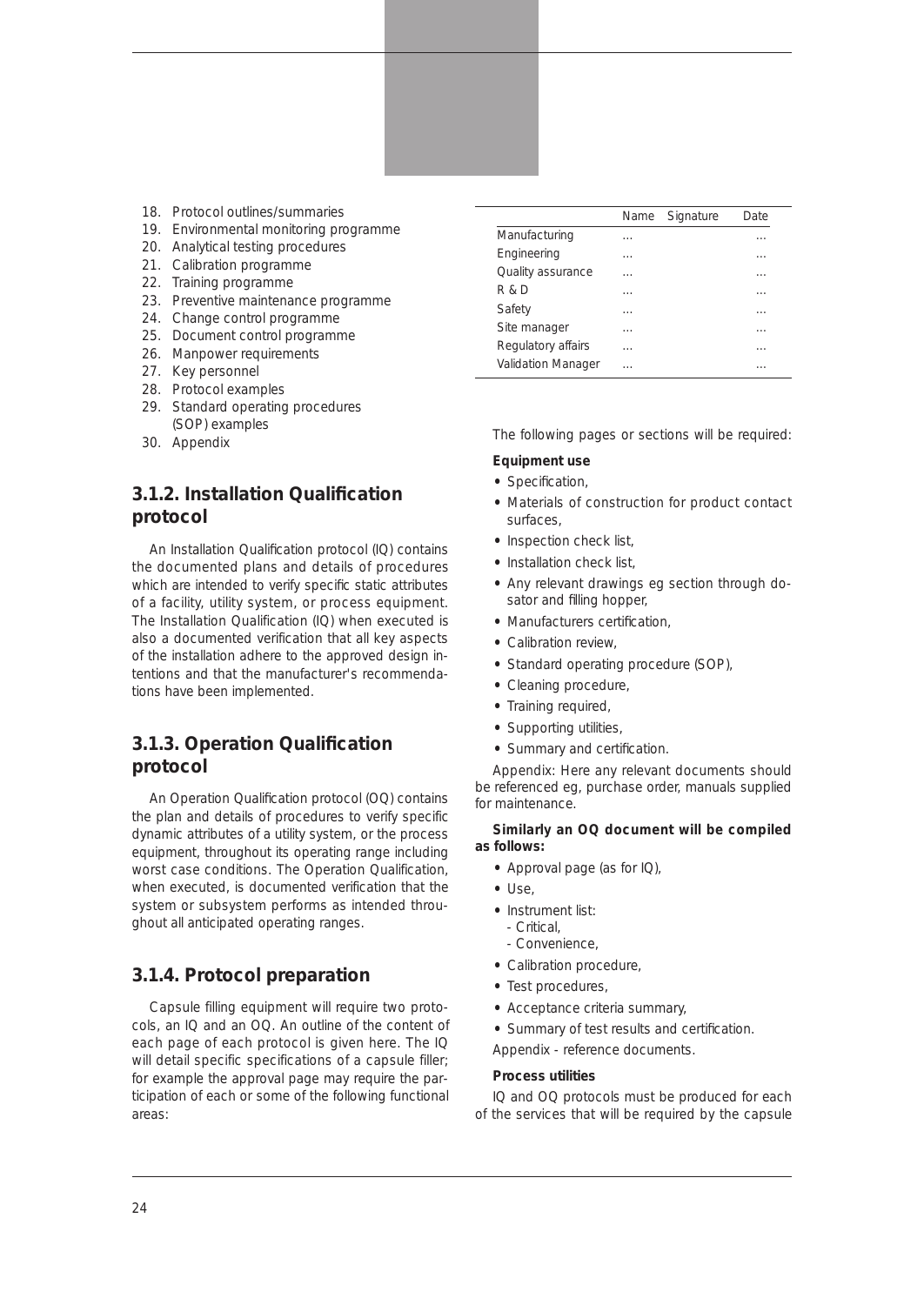filling equipment. Usually these are; compressed air, vacuum, HVAC, and dust extraction. The supply of electricity is usually covered in the protocol for the facility and detailed on a Room Data Sheet.

## **3.1.5. Process Validation protocol**

The Process Validation protocol (PV) is a documented plan and details procedures to verify specific capabilities of process equipment and systems through the use of simulation materials such as the use of a nutrient broth in the validation of an aseptic filling process, or the use of a placebo formulation in a capsule filling process. However, three batches of the product material must be manufactured and sold to comply with the regulatory validation requirements.

It is not proposed to detail this protocol as this needs to be treated separately. However, it must be remembered that each unit operation of the process must be validated. For example a series of experiments must be conducted to demonstrate that under the stated conditions a homogenous mixture is produced for each batch of product manufactured.

## **3.2. Validation protocol for a MG2 G37N capsule filler**

## **3.2.1. Objective:**

The validation of this capsule filler requires the development of Installation and Operation Qualification documents. For the Installation Qualification document the following actions are required.

1. A detailed specification must be written which highlights all those parts of the machine that are in product contact.

Generally these parts will be constructed using 316L stainless steel. (This does not mean that all other materials are unacceptable, but the regulatory authorities have more knowledge of the use of this material than any other and demonstrating its acceptability will be simplified eg less expensive).

This information can be abstracted from the manufacturers' literature, drawings and other relevant manuals, plus certificates of analysis of the materials used.

2. There are two operating systems of a capsule filler that need to be assessed. These are the capsule powder system, and handling of the empty capsule shell.

Each part can be broken down as follows

Capsule Handling System (Sectional drawings are useful)

- empty capsule feed hopper
- feed tube
- rectification unit
- transfer system
- separation system (all parts that handle the cap and capsule body)
- unification system
- ejection system

Powder Handling System

- bulk powder hopper
- powder feed system to dosing hopper
- powder filling system (if a compression filler is being used then each individual dosator must be specified eg piston and cylinder)
- the powder dosing or filling hopper

Where stirring devices or augers are used to ensure homogenity and improve flow, then these parts must have a detailed specification for the validation document.

## **3.2.2. Instruments**

All critical instruments (those that effect product quality) should be listed and calibrated against a known standard eg:

- a. vacuum gauge
- b. pressure control (hardness of the plug)
- c. fill weight
- d. machine speed

## **3.2.3. Utilities**

Those utilities which are used in the machines operation such as

- compressed air,
- vacuum,
- dust extraction,
- HVAC system of room (control of temperature and humidity),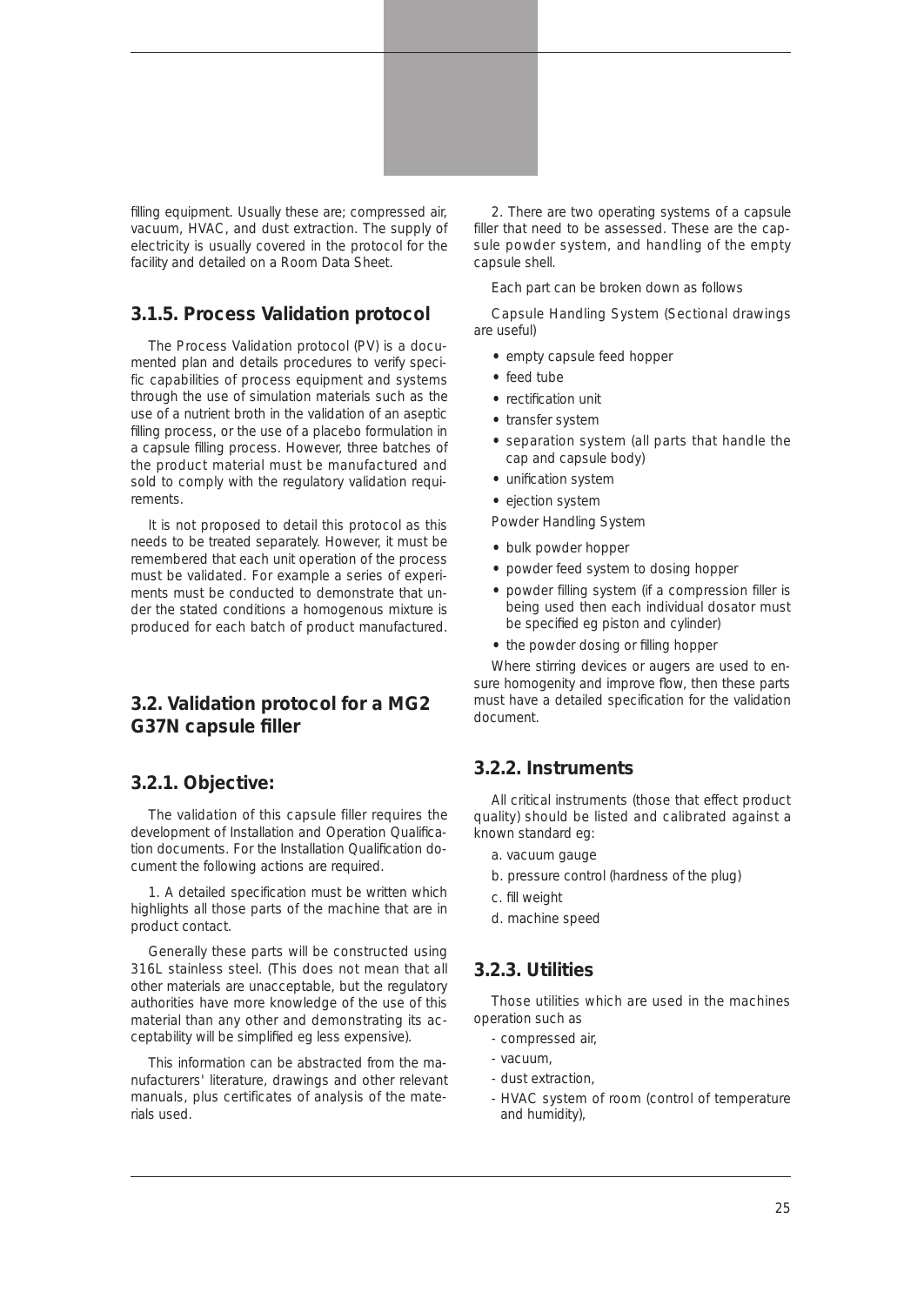

will each require IQ and OQ documentation. In addition the quality of the compressed air will need to be tested for colony forming units (CFU) hydrocarbon content, particulates and moisture using a validated analytical method and ensuring that the air meets the specification of the relevant pharmacopoeia (USP, BP, EP, etc.).

## **3.2.4. Filling control system**

There is a move in many countries (Europe, USA and Japan) for more automation in the operation of capsule filling equipment. Where these process control and monitoring systems are in place, then a separate section is required for their installation and operational validation. Computer Validation is a complex subject and needs to be considered at the onset of the project.

It should be remembered that in addition to the capsule filler, its services and the room in which it is located, any ancillary equipment used to handle the empty capsules, powder and filled capsules must be treated identically. This would include:

- an empty capsule sorter,
- conveyor of empty shells to filling machine,
- bulk storage system for powder and feed conveyor to filler,
- filled capsule deduster and sorter.

Having established the installation specifications and produced a document which identifies all the validation requirements, then this can be used to verify that the installation is in accordance with regulatory requirements, the corporate standards and equipment manufacturers' specification, as certified by the Validation Specialist and Manager.

## **3.2.5. Operational Qualification (OQ)**

This document is developed in a similar way to the IQ, but here the objective is to check that all the dynamic attributes of the capsule filler conform to the required specifications as detailed in the IQ.

- the machine operates within the desired range of output,
- all the critical instruments operate in their calibrated ranges and the traceable standard against which they have been calibrated is identified,
- all the relevant documents are in place, such as SOP's and planned maintenance schedules,
- what tests are required, who can perform them and a record of the results when they have been conducted,
- a summary of the calibration schedule on an inhouse programme for monitoring the quality of the process utilities eg compressed air.

## **3.3. Summary**

The cost of validation is considerable. In the USA it has been estimated that it can add as much as 15 per cent to the installed capital cost of the project. However, validation correctly performed and executed can save the company large sums in ensuring consistent production, minimised down time and an avoidance of recalled products from the market place. In addition it reduces the cost of in-process control and provides quality assurance for all products.

The following actions need to be conducted by the validation team.

- 1. Collect relevant data
- operating manuals,
- drawings (piping and instrumentation drawings (P & ID's)),
- calibration documents,
- SOP's,
- maintenance schedules,
- pest control procedures,
- quality control procedures,
- training records.
- 2. Prepare documentation:
- assimilate relevant data,
- define boundary limits,
- define equipment requirements,
- define format,
- define responsibility,
- define test instruments requirements.
- 3. Test procedures:
- complete test.
- 4. Certification.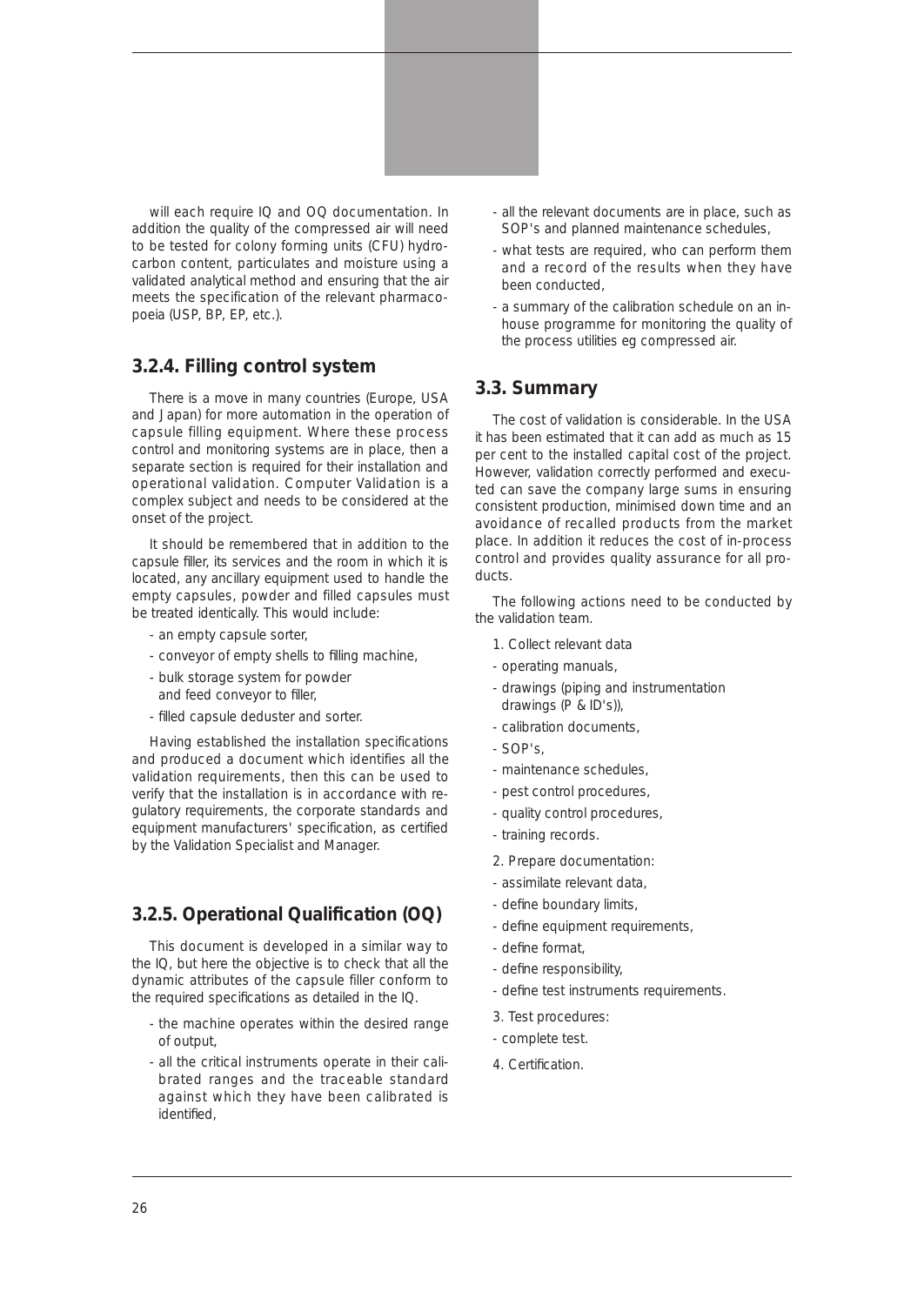## **4.0. Conclusion**

In this paper some concepts have been discussed which provide a framework for the design, layout and operation of a capsule filling manufacturing facility to ensure compliance with International GMP requirements and to reduce costs.

There are many possible layout combinations that meet this criteria and these requirements have to be assessed depending on the size of the operation, the equipment and the personnel available.

The use of manual operations are being phased out in many countries and it is not primarily because of costs, but additionally because a properly designed and validated automated system will provide a greater degree of quality assurance.

## **5.0. References**

- 1. BAS 195E 1998: Pharmaceutical Technology Europe May 1998 Volume 10 Number 5.
- 2. Powder Characteristics for Capsule Filling Chapter 8 G.C. Cole in Hard Capsules ed. K. Ridgway. Published by British Pharmaceutical Press 1987. ISBN 0-85369- 159 2.
- 3. Pharmaceutical Production Facilities Design and Applications. Chapter 15, Validation G.C. Cole 1990 2nd Edition 1998 ISBN 0-7484-0438-4 publisher Taylor & Francis.
- 4. Code of Federal Regulations (CFR) USA Section 21 Parts 200-299 USA Government April 1 1992.
- 5. The Rules Coverning Medicinal Products in the European Community. Volume 4 Guide to Good Manufacturing Practice for Medicinal Products 1989 Luxembourg. Office for Official Publications of the European Communities. ISBN 92-825-9572-2.
- 6. GMP Regulations of Japan, 3rd Edition 1987 ISBN 4- 8408-0116-9 Yakuji Nippo Sha, Tokyo.